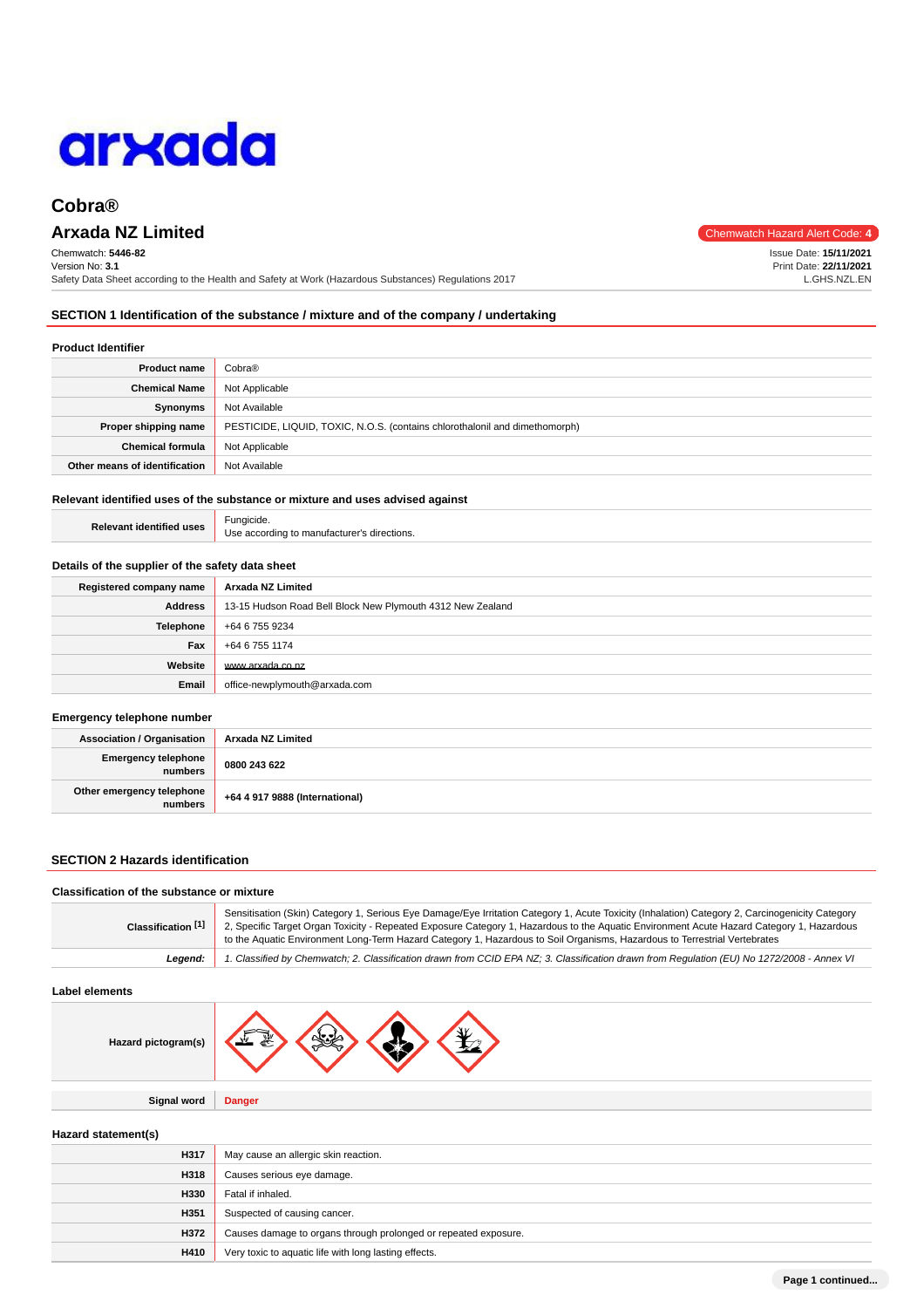| הווו |
|------|
|      |

# **Precautionary statement(s) Prevention**

| P <sub>201</sub> | Obtain special instructions before use.                                          |  |  |
|------------------|----------------------------------------------------------------------------------|--|--|
| P260             | Do not breathe mist/vapours/spray.                                               |  |  |
| P <sub>271</sub> | Use only outdoors or in a well-ventilated area.                                  |  |  |
| P280             | Wear protective gloves, protective clothing, eye protection and face protection. |  |  |
| P270             | Do not eat, drink or smoke when using this product.                              |  |  |
| P273             | Avoid release to the environment.                                                |  |  |
| P284             | [In case of inadequate ventilation] wear respiratory protection.                 |  |  |
| P264             | Wash all exposed external body areas thoroughly after handling.                  |  |  |
| P272             | Contaminated work clothing should not be allowed out of the workplace.           |  |  |

# **Precautionary statement(s) Response**

| P304+P340      | IF INHALED: Remove person to fresh air and keep comfortable for breathing.                                                       |  |  |
|----------------|----------------------------------------------------------------------------------------------------------------------------------|--|--|
| P305+P351+P338 | IF IN EYES: Rinse cautiously with water for several minutes. Remove contact lenses, if present and easy to do. Continue rinsing. |  |  |
| P308+P313      | IF exposed or concerned: Get medical advice/attention.                                                                           |  |  |
| P310           | Immediately call a POISON CENTER/doctor/physician/first aider.                                                                   |  |  |
| P302+P352      | IF ON SKIN: Wash with plenty of water.                                                                                           |  |  |
| P333+P313      | If skin irritation or rash occurs: Get medical advice/attention.                                                                 |  |  |
| P362+P364      | Take off contaminated clothing and wash it before reuse.                                                                         |  |  |
| P391           | Collect spillage.                                                                                                                |  |  |

# **Precautionary statement(s) Storage**

| P403+P233 | Store in a well-ventilated place. Keep container tightly closed. |  |
|-----------|------------------------------------------------------------------|--|
| P405      | .⊰tor                                                            |  |

# **Precautionary statement(s) Disposal**

**P501** Dispose of contents/container to authorised hazardous or special waste collection point in accordance with any local regulation.

# **SECTION 3 Composition / information on ingredients**

# **Substances**

See section below for composition of Mixtures

### **Mixtures**

| <b>CAS No</b> | %[weight]                                                                                                                                                                                             | Name                                       |
|---------------|-------------------------------------------------------------------------------------------------------------------------------------------------------------------------------------------------------|--------------------------------------------|
| 1897-45-6     | $30 - 60$                                                                                                                                                                                             | chlorothalonil                             |
| 110488-70-5   | $1 - 10$                                                                                                                                                                                              | dimethomorph                               |
| Not Available | balance                                                                                                                                                                                               | Ingredients determined not to be hazardous |
| Legend:       | 1. Classified by Chemwatch; 2. Classification drawn from CCID EPA NZ; 3. Classification drawn from Regulation (EU) No 1272/2008 - Annex VI;<br>4. Classification drawn from C&L * EU IOELVs available |                                            |

# **SECTION 4 First aid measures**

| Description of first aid measures |                                                                                                                                                                                                                                                                                                                                                                                                                                                                                                                                                                                 |
|-----------------------------------|---------------------------------------------------------------------------------------------------------------------------------------------------------------------------------------------------------------------------------------------------------------------------------------------------------------------------------------------------------------------------------------------------------------------------------------------------------------------------------------------------------------------------------------------------------------------------------|
| <b>Eye Contact</b>                | If this product comes in contact with the eyes:<br>Immediately hold eyelids apart and flush the eye continuously with running water.<br>Ensure complete irrigation of the eye by keeping eyelids apart and away from eye and moving the eyelids by occasionally lifting the upper<br>and lower lids.<br>▶ Continue flushing until advised to stop by the Poisons Information Centre or a doctor, or for at least 15 minutes.<br>Transport to hospital or doctor without delay.<br>Removal of contact lenses after an eye injury should only be undertaken by skilled personnel. |
| <b>Skin Contact</b>               | If skin contact occurs:<br>Immediately remove all contaminated clothing, including footwear.<br>Flush skin and hair with running water (and soap if available).<br>Seek medical attention in event of irritation.                                                                                                                                                                                                                                                                                                                                                               |
| Inhalation                        | If fumes or combustion products are inhaled remove from contaminated area.<br>Lay patient down. Keep warm and rested.<br>Prostheses such as false teeth, which may block airway, should be removed, where possible, prior to initiating first aid procedures.<br>Apply artificial respiration if not breathing, preferably with a demand valve resuscitator, bag-valve mask device, or pocket mask as trained.<br>Perform CPR if necessary.<br>Transport to hospital, or doctor, without delay.                                                                                 |
| Ingestion                         | If swallowed do <b>NOT</b> induce vomiting.<br>If vomiting occurs, lean patient forward or place on left side (head-down position, if possible) to maintain open airway and prevent aspiration.<br>• Observe the patient carefully.<br>▶ Never give liquid to a person showing signs of being sleepy or with reduced awareness; i.e. becoming unconscious.                                                                                                                                                                                                                      |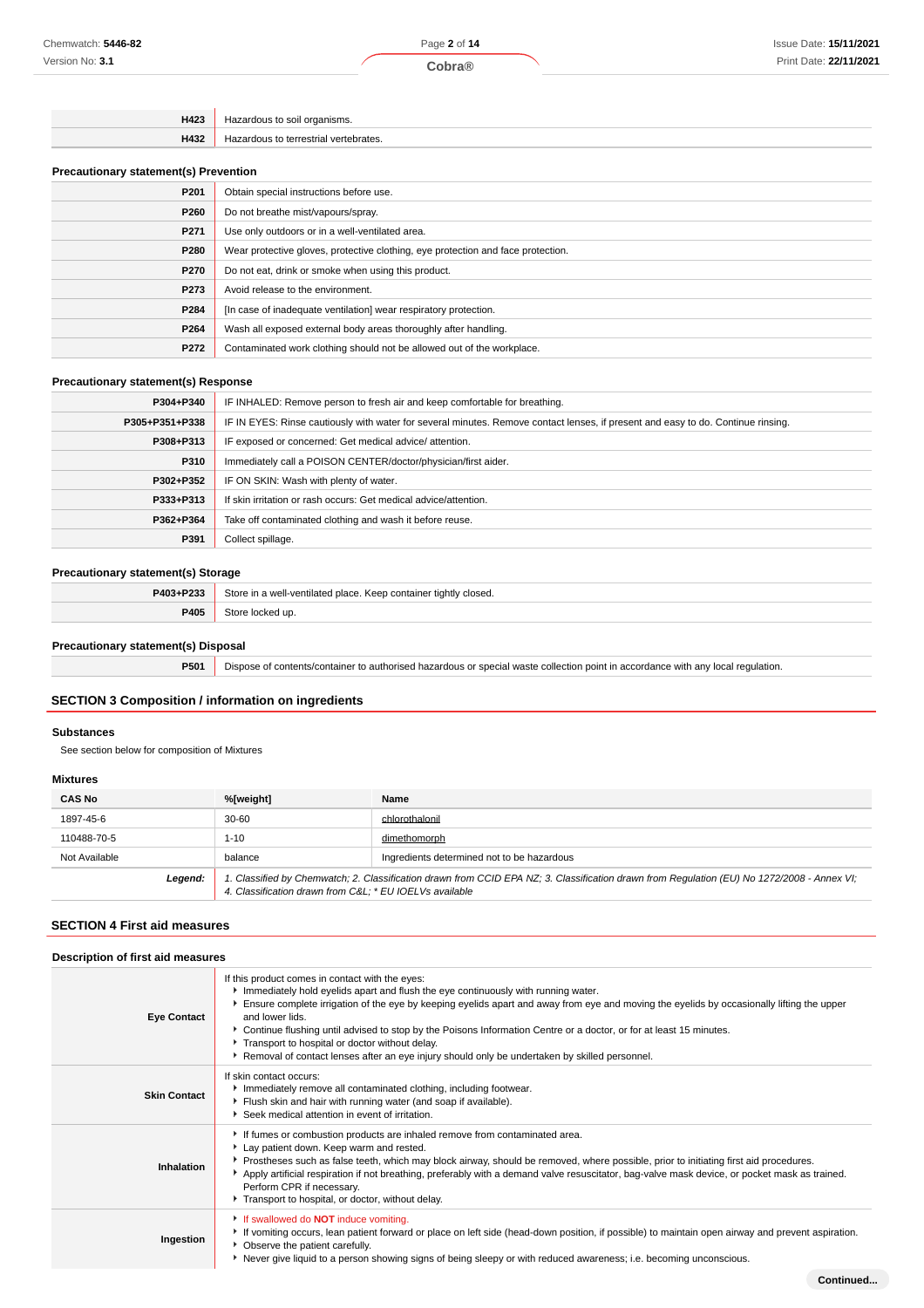| Chemwatch: 5446-82 | Page 3 of 14 | Issue Date: 15/11/2021 |
|--------------------|--------------|------------------------|
| Version No: 3.1    | Cobra®       | Print Date: 22/11/2021 |

Give water to rinse out mouth, then provide liquid slowly and as much as casualty can comfortably drink.

Seek medical advice.

# **Indication of any immediate medical attention and special treatment needed**

### Treat symptomatically.

As in all cases of suspected poisoning, follow the ABCDEs of emergency medicine (airway, breathing, circulation, disability, exposure), then the ABCDEs of toxicology (antidotes, basics, change absorption, change distribution, change elimination).

For poisons (where specific treatment regime is absent): --------------------------------------------------------------

### BASIC TREATMENT

- -------------------------------------------------------------- Establish a patent airway with suction where necessary.
- Watch for signs of respiratory insufficiency and assist ventilation as necessary.
- Administer oxygen by non-rebreather mask at 10 to 15 L/min.
- Monitor and treat, where necessary, for pulmonary oedema.
- Monitor and treat, where necessary, for shock.

--------------------------------------------------------------

- Anticipate seizures.
- **DO NOT** use emetics. Where ingestion is suspected rinse mouth and give up to 200 ml water (5 ml/kg recommended) for dilution where patient is able to swallow, has a strong gag reflex and does not drool.

### ADVANCED TREATMENT

- --------------------------------------------------------------
- Consider orotracheal or nasotracheal intubation for airway control in unconscious patient or where respiratory arrest has occurred.
- **Positive-pressure ventilation using a bag-valve mask might be of use.**
- Monitor and treat, where necessary, for arrhythmias.
- Start an IV D5W TKO. If signs of hypovolaemia are present use lactated Ringers solution. Fluid overload might create complications.
- **Drug therapy should be considered for pulmonary oedema.**
- Hypotension with signs of hypovolaemia requires the cautious administration of fluids. Fluid overload might create complications.
- **Treat seizures with diazepam.**
- Proparacaine hydrochloride should be used to assist eye irrigation.

BRONSTEIN, A.C. and CURRANCE, P.L.

EMERGENCY CARE FOR HAZARDOUS MATERIALS EXPOSURE: 2nd Ed. 1994

# **SECTION 5 Firefighting measures**

### **Extinguishing media**

- Water spray or fog.
- Foam.
- **Dry chemical powder.**
- $\blacktriangleright$  BCF (where regulations permit).
- Carbon dioxide.

# **Special hazards arising from the substrate or mixture**

| <b>Fire Incompatibility</b>  | Avoid contamination with oxidising agents i.e. nitrates, oxidising acids, chlorine bleaches, pool chlorine etc. as ignition may result                                                                                                                                                                                                                                                                                                                                                                                                   |
|------------------------------|------------------------------------------------------------------------------------------------------------------------------------------------------------------------------------------------------------------------------------------------------------------------------------------------------------------------------------------------------------------------------------------------------------------------------------------------------------------------------------------------------------------------------------------|
| Advice for firefighters      |                                                                                                                                                                                                                                                                                                                                                                                                                                                                                                                                          |
| <b>Fire Fighting</b>         | Alert Fire Brigade and tell them location and nature of hazard.<br>▶ Wear full body protective clothing with breathing apparatus.<br>Prevent, by any means available, spillage from entering drains or water course.<br>Use fire fighting procedures suitable for surrounding area.<br>Do not approach containers suspected to be hot.<br>Cool fire exposed containers with water spray from a protected location.<br>If safe to do so, remove containers from path of fire.<br>Equipment should be thoroughly decontaminated after use. |
| <b>Fire/Explosion Hazard</b> | Combustible.<br>Slight fire hazard when exposed to heat or flame.<br>Heating may cause expansion or decomposition leading to violent rupture of containers.<br>• On combustion, may emit toxic fumes of carbon monoxide (CO).<br>May emit acrid smoke.<br>Mists containing combustible materials may be explosive.<br>Combustion products include:<br>carbon dioxide (CO2)<br>hydrogen chloride<br>phosgene<br>nitrogen oxides (NOx)<br>other pyrolysis products typical of burning organic material.<br>May emit poisonous fumes.       |

# **SECTION 6 Accidental release measures**

# **Personal precautions, protective equipment and emergency procedures**

See section 8

# **Environmental precautions**

See section 12

# **Methods and material for containment and cleaning up**

|                     | Environmental hazard - contain spillage. |
|---------------------|------------------------------------------|
| <b>Minor Spills</b> | Remove all ignition sources.             |

Remove all ignition sources. Clean up all spills immediately.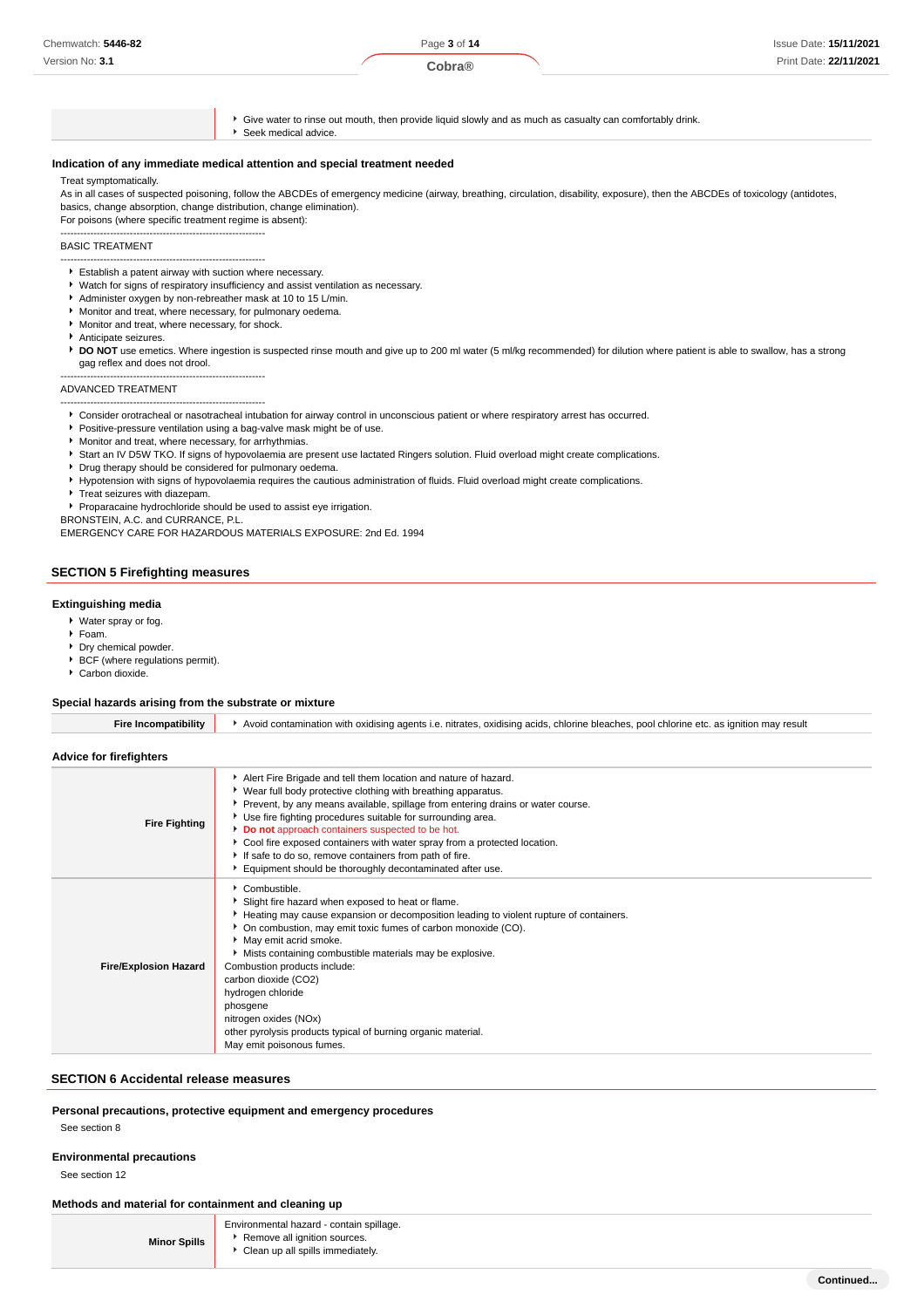# Issue Date: **15/11/2021** Print Date: **22/11/2021**

|                     | Avoid breathing vapours and contact with skin and eyes.<br>Control personal contact with the substance, by using protective equipment.<br>Contain and absorb spill with sand, earth, inert material or vermiculite.<br>▶ Wipe up.<br>• Place in a suitable, labelled container for waste disposal.                                                                                                                                                                                                                                                                                                                                                                                                                                                                                                                              |
|---------------------|---------------------------------------------------------------------------------------------------------------------------------------------------------------------------------------------------------------------------------------------------------------------------------------------------------------------------------------------------------------------------------------------------------------------------------------------------------------------------------------------------------------------------------------------------------------------------------------------------------------------------------------------------------------------------------------------------------------------------------------------------------------------------------------------------------------------------------|
| <b>Major Spills</b> | Environmental hazard - contain spillage.<br>DO NOT touch the spill material<br>Clear area of personnel and move upwind.<br>Alert Fire Brigade and tell them location and nature of hazard.<br>▶ Wear full body protective clothing with breathing apparatus.<br>▶ Prevent, by any means available, spillage from entering drains or water course.<br>Stop leak if safe to do so.<br>Contain spill with sand, earth or vermiculite.<br>▶ Collect recoverable product into labelled containers for recycling.<br>Neutralise/decontaminate residue (see Section 13 for specific agent).<br>Collect solid residues and seal in labelled drums for disposal.<br>Wash area and prevent runoff into drains.<br>After clean up operations, decontaminate and launder all protective clothing and equipment before storing and re-using. |
|                     | If contamination of drains or waterways occurs, advise emergency services.                                                                                                                                                                                                                                                                                                                                                                                                                                                                                                                                                                                                                                                                                                                                                      |

Personal Protective Equipment advice is contained in Section 8 of the SDS.

# **SECTION 7 Handling and storage**

### **Precautions for safe handling Safe handling DO NOT** allow clothing wet with material to stay in contact with skin Avoid all personal contact, including inhalation. Wear protective clothing when risk of exposure occurs. Use in a well-ventilated area. Prevent concentration in hollows and sumps. **DO NOT** enter confined spaces until atmosphere has been checked. **DO NOT** allow material to contact humans, exposed food or food utensils. Avoid contact with incompatible materials. When handling, **DO NOT** eat, drink or smoke. Keep containers securely sealed when not in use. Avoid physical damage to containers. Always wash hands with soap and water after handling. Work clothes should be laundered separately. Launder contaminated clothing before re-use. ▶ Use good occupational work practice. Observe manufacturer's storage and handling recommendations contained within this SDS. Atmosphere should be regularly checked against established exposure standards to ensure safe working conditions are maintained. **Other information** Store in original containers. Keep containers securely sealed.  $\blacktriangleright$  No smoking, naked lights or ignition sources. Store in a cool, dry, well-ventilated area. Store away from incompatible materials and foodstuff containers. **Protect containers against physical damage and check regularly for leaks.** Observe manufacturer's storage and handling recommendations contained within this SDS.

### **Conditions for safe storage, including any incompatibilities**

|                         | HDPE Jerrycans.                                                                                                                                                             |
|-------------------------|-----------------------------------------------------------------------------------------------------------------------------------------------------------------------------|
|                         | For low viscosity materials                                                                                                                                                 |
|                         | • Drums and jerricans must be of the non-removable head type.                                                                                                               |
|                         | ▶ Where a can is to be used as an inner package, the can must have a screwed enclosure.                                                                                     |
|                         | For materials with a viscosity of at least 2680 cSt. (23 deg. C) and solids (between 15 C deg. and 40 deg C.):                                                              |
|                         | Removable head packaging;                                                                                                                                                   |
|                         | Cans with friction closures and                                                                                                                                             |
|                         | low pressure tubes and cartridges                                                                                                                                           |
|                         | may be used.                                                                                                                                                                |
| Suitable container      |                                                                                                                                                                             |
|                         | Where combination packages are used, and the inner packages are of glass, there must be sufficient inert cushioning material in contact with<br>inner and outer packages *. |
|                         |                                                                                                                                                                             |
|                         | In addition, where inner packagings are glass and contain liquids of packing group I and II there must be sufficient inert absorbent to absorb any<br>spillage *.           |
|                         |                                                                                                                                                                             |
|                         | * unless the outer packaging is a close fitting moulded plastic box and the substances are not incompatible with the plastic.                                               |
|                         | • Polyethylene or polypropylene container.                                                                                                                                  |
|                         | Packing as recommended by manufacturer.                                                                                                                                     |
|                         | Check all containers are clearly labelled and free from leaks.                                                                                                              |
| Storage incompatibility | Avoid reaction with oxidising agents, bases and strong reducing agents.                                                                                                     |
|                         | Avoid strong acids, acid chlorides, acid anhydrides and chloroformates.                                                                                                     |
|                         |                                                                                                                                                                             |



**X** — Must not be stored together

**0** — May be stored together with specific preventions

**+** — May be stored together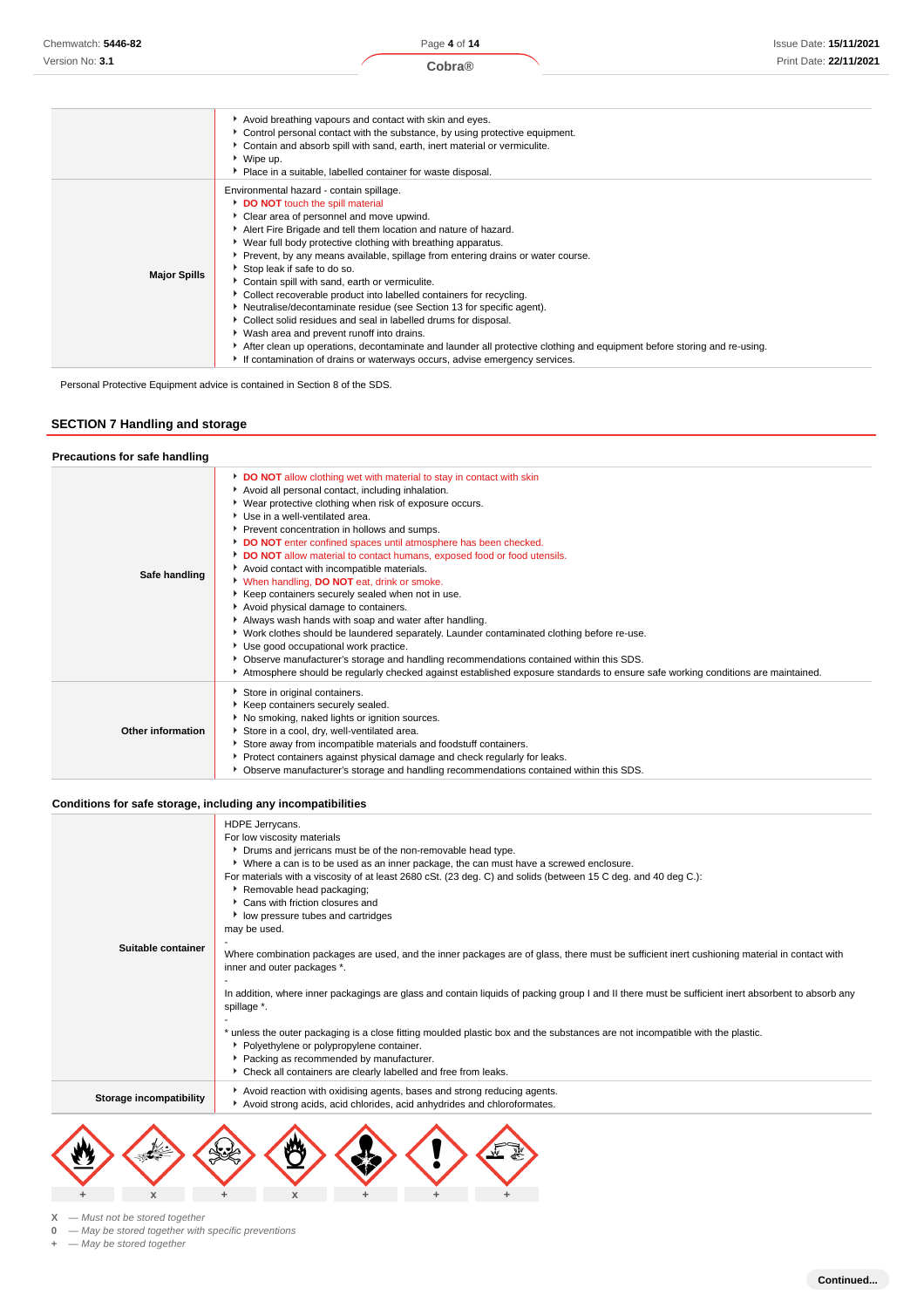Note: Depending on other risk factors, compatibility assessment based on the table above may not be relevant to storage situations, particularly where large volumes of dangerous goods are stored and handled. Reference should be made to the Safety Data Sheets for each substance or article and risks assessed accordingly.

# **SECTION 8 Exposure controls / personal protection**

# **Control parameters**

**Occupational Exposure Limits (OEL)**

# **INGREDIENT DATA**

| Source                                            | Ingredient     | <b>Material name</b>                                  | <b>TWA</b>        | <b>STEL</b>   | Peak          | <b>Notes</b>  |
|---------------------------------------------------|----------------|-------------------------------------------------------|-------------------|---------------|---------------|---------------|
| New Zealand Workplace<br>Exposure Standards (WES) | chlorothalonil | Particulates not otherwise classified respirable dust | $3 \text{ mg/m}$  | Not Available | Not Available | Not Available |
| New Zealand Workplace<br>Exposure Standards (WES) | chlorothalonil | Particulates not otherwise classified                 | $10 \text{ mg/m}$ | Not Available | Not Available | Not Available |
|                                                   |                |                                                       |                   |               |               |               |

# **Emergency Limits**

| Ingredient     | TEEL-1               | TEEL-2               |                     | TEEL-3               |
|----------------|----------------------|----------------------|---------------------|----------------------|
| chlorothalonil | $0.13$ mg/m $3$      | $1.4 \text{ mg/m}$ 3 |                     | $8.6 \text{ mg/m}$ 3 |
|                |                      |                      |                     |                      |
| Ingredient     | <b>Original IDLH</b> |                      | <b>Revised IDLH</b> |                      |
| chlorothalonil | Not Available        |                      | Not Available       |                      |
| dimethomorph   | Not Available        |                      | Not Available       |                      |

### **MATERIAL DATA**

### **Exposure controls**

|                            | Engineering controls are used to remove a hazard or place a barrier between the worker and the hazard. Well-designed engineering controls can<br>be highly effective in protecting workers and will typically be independent of worker interactions to provide this high level of protection.<br>The basic types of engineering controls are:<br>Process controls which involve changing the way a job activity or process is done to reduce the risk.<br>Enclosure and/or isolation of emission source which keeps a selected hazard "physically" away from the worker and ventilation that strategically<br>"adds" and "removes" air in the work environment. Ventilation can remove or dilute an air contaminant if designed properly. The design of a<br>ventilation system must match the particular process and chemical or contaminant in use.<br>Employers may need to use multiple types of controls to prevent employee overexposure.<br>Local exhaust ventilation usually required. If risk of overexposure exists, wear approved respirator. Correct fit is essential to obtain adequate<br>protection. Supplied-air type respirator may be required in special circumstances. Correct fit is essential to ensure adequate protection.<br>An approved self contained breathing apparatus (SCBA) may be required in some situations.<br>Provide adequate ventilation in warehouse or closed storage area. Air contaminants generated in the workplace possess varying "escape"<br>velocities which, in turn, determine the "capture velocities" of fresh circulating air required to effectively remove the contaminant. |                                  |                                       |
|----------------------------|-------------------------------------------------------------------------------------------------------------------------------------------------------------------------------------------------------------------------------------------------------------------------------------------------------------------------------------------------------------------------------------------------------------------------------------------------------------------------------------------------------------------------------------------------------------------------------------------------------------------------------------------------------------------------------------------------------------------------------------------------------------------------------------------------------------------------------------------------------------------------------------------------------------------------------------------------------------------------------------------------------------------------------------------------------------------------------------------------------------------------------------------------------------------------------------------------------------------------------------------------------------------------------------------------------------------------------------------------------------------------------------------------------------------------------------------------------------------------------------------------------------------------------------------------------------------------------------------------------------------------------------|----------------------------------|---------------------------------------|
|                            | Type of Contaminant:                                                                                                                                                                                                                                                                                                                                                                                                                                                                                                                                                                                                                                                                                                                                                                                                                                                                                                                                                                                                                                                                                                                                                                                                                                                                                                                                                                                                                                                                                                                                                                                                                |                                  | Air Speed:                            |
|                            | solvent, vapours, degreasing etc., evaporating from tank (in still air).                                                                                                                                                                                                                                                                                                                                                                                                                                                                                                                                                                                                                                                                                                                                                                                                                                                                                                                                                                                                                                                                                                                                                                                                                                                                                                                                                                                                                                                                                                                                                            |                                  | $0.25 - 0.5$ m/s<br>$(50-100$ f/min.) |
| Appropriate engineering    | aerosols, fumes from pouring operations, intermittent container filling, low speed conveyer transfers, welding, spray<br>drift, plating acid fumes, pickling (released at low velocity into zone of active generation)                                                                                                                                                                                                                                                                                                                                                                                                                                                                                                                                                                                                                                                                                                                                                                                                                                                                                                                                                                                                                                                                                                                                                                                                                                                                                                                                                                                                              |                                  | 0.5-1 m/s (100-200<br>$f/min.$ )      |
| controls                   | direct spray, spray painting in shallow booths, drum filling, conveyer loading, crusher dusts, gas discharge (active<br>generation into zone of rapid air motion)                                                                                                                                                                                                                                                                                                                                                                                                                                                                                                                                                                                                                                                                                                                                                                                                                                                                                                                                                                                                                                                                                                                                                                                                                                                                                                                                                                                                                                                                   |                                  | 1-2.5 m/s (200-500<br>$f/min.$ )      |
|                            | grinding, abrasive blasting, tumbling, high speed wheel generated dusts (released at high initial velocity into zone of<br>very high rapid air motion).                                                                                                                                                                                                                                                                                                                                                                                                                                                                                                                                                                                                                                                                                                                                                                                                                                                                                                                                                                                                                                                                                                                                                                                                                                                                                                                                                                                                                                                                             |                                  | $2.5 - 10$ m/s<br>(500-2000 f/min.)   |
|                            | Within each range the appropriate value depends on:                                                                                                                                                                                                                                                                                                                                                                                                                                                                                                                                                                                                                                                                                                                                                                                                                                                                                                                                                                                                                                                                                                                                                                                                                                                                                                                                                                                                                                                                                                                                                                                 |                                  |                                       |
|                            | Lower end of the range                                                                                                                                                                                                                                                                                                                                                                                                                                                                                                                                                                                                                                                                                                                                                                                                                                                                                                                                                                                                                                                                                                                                                                                                                                                                                                                                                                                                                                                                                                                                                                                                              | Upper end of the range           |                                       |
|                            | 1: Room air currents minimal or favourable to capture                                                                                                                                                                                                                                                                                                                                                                                                                                                                                                                                                                                                                                                                                                                                                                                                                                                                                                                                                                                                                                                                                                                                                                                                                                                                                                                                                                                                                                                                                                                                                                               | 1: Disturbing room air currents  |                                       |
|                            | 2: Contaminants of low toxicity or of nuisance value only.                                                                                                                                                                                                                                                                                                                                                                                                                                                                                                                                                                                                                                                                                                                                                                                                                                                                                                                                                                                                                                                                                                                                                                                                                                                                                                                                                                                                                                                                                                                                                                          | 2: Contaminants of high toxicity |                                       |
|                            | 3: Intermittent, low production.                                                                                                                                                                                                                                                                                                                                                                                                                                                                                                                                                                                                                                                                                                                                                                                                                                                                                                                                                                                                                                                                                                                                                                                                                                                                                                                                                                                                                                                                                                                                                                                                    | 3: High production, heavy use    |                                       |
|                            | 4: Large hood or large air mass in motion                                                                                                                                                                                                                                                                                                                                                                                                                                                                                                                                                                                                                                                                                                                                                                                                                                                                                                                                                                                                                                                                                                                                                                                                                                                                                                                                                                                                                                                                                                                                                                                           | 4: Small hood-local control only |                                       |
|                            | Simple theory shows that air velocity falls rapidly with distance away from the opening of a simple extraction pipe. Velocity generally decreases<br>with the square of distance from the extraction point (in simple cases). Therefore the air speed at the extraction point should be adjusted,<br>accordingly, after reference to distance from the contaminating source. The air velocity at the extraction fan, for example, should be a minimum of<br>1-2 m/s (200-400 f/min) for extraction of solvents generated in a tank 2 meters distant from the extraction point. Other mechanical considerations,<br>producing performance deficits within the extraction apparatus, make it essential that theoretical air velocities are multiplied by factors of 10 or<br>more when extraction systems are installed or used.                                                                                                                                                                                                                                                                                                                                                                                                                                                                                                                                                                                                                                                                                                                                                                                                      |                                  |                                       |
| <b>Personal protection</b> |                                                                                                                                                                                                                                                                                                                                                                                                                                                                                                                                                                                                                                                                                                                                                                                                                                                                                                                                                                                                                                                                                                                                                                                                                                                                                                                                                                                                                                                                                                                                                                                                                                     |                                  |                                       |

Safety glasses with side shields.

Chemical goggles.

**Eye and face protection**

Contact lenses may pose a special hazard; soft contact lenses may absorb and concentrate irritants. A written policy document, describing the wearing of lenses or restrictions on use, should be created for each workplace or task. This should include a review of lens absorption and adsorption for the class of chemicals in use and an account of injury experience. Medical and first-aid personnel should be trained in their removal and suitable equipment should be readily available. In the event of chemical exposure, begin eye irrigation immediately and remove contact lens as soon as practicable. Lens should be removed at the first signs of eye redness or irritation - lens should be removed in a clean environment only after workers have washed hands thoroughly. [CDC NIOSH Current Intelligence Bulletin 59], [AS/NZS 1336 or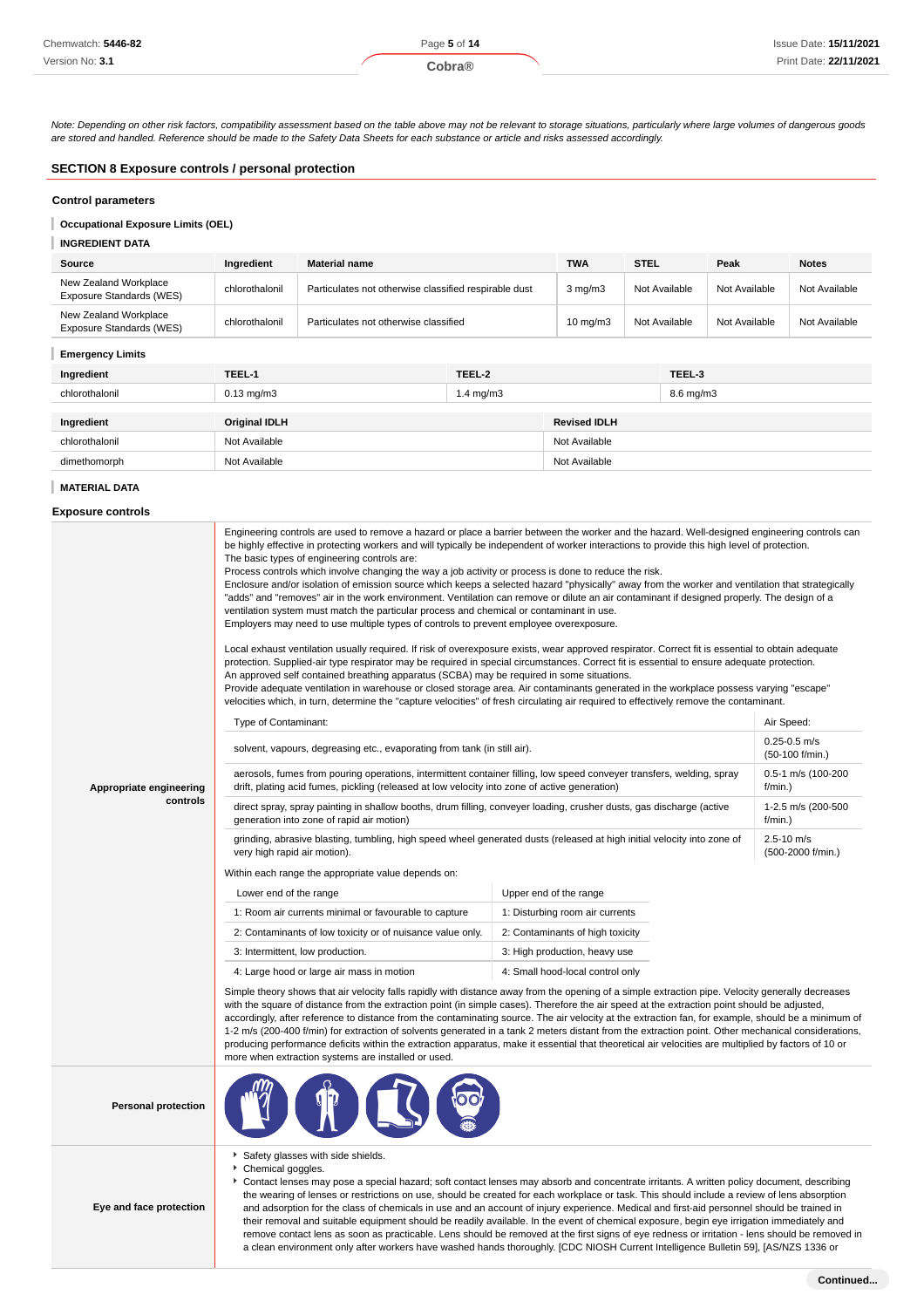|                              | national equivalent]                                                                                                                                                                                                                                                                                                                                                                                                                                                                                                                                                                                                                                                                                                                                                                                                                                                                                                                                                                                                                                                                                                                                                                                                                                                                                                                                                                                                                                                                                                                                                                                                                                                                                                                                                                                                                                                                                                                                                                                                                                                                                                                                                                                                                                                                                                                                                                                                                                                                                                                                                                                                                                                                                                                                                                                                                                                                                                                                                                                                                                                                                                                                                                                                                                                                                                                                                                                                                                                                                                                                                                                                                                                                                                                                                                                                                                                                                                                                                                                                   |
|------------------------------|------------------------------------------------------------------------------------------------------------------------------------------------------------------------------------------------------------------------------------------------------------------------------------------------------------------------------------------------------------------------------------------------------------------------------------------------------------------------------------------------------------------------------------------------------------------------------------------------------------------------------------------------------------------------------------------------------------------------------------------------------------------------------------------------------------------------------------------------------------------------------------------------------------------------------------------------------------------------------------------------------------------------------------------------------------------------------------------------------------------------------------------------------------------------------------------------------------------------------------------------------------------------------------------------------------------------------------------------------------------------------------------------------------------------------------------------------------------------------------------------------------------------------------------------------------------------------------------------------------------------------------------------------------------------------------------------------------------------------------------------------------------------------------------------------------------------------------------------------------------------------------------------------------------------------------------------------------------------------------------------------------------------------------------------------------------------------------------------------------------------------------------------------------------------------------------------------------------------------------------------------------------------------------------------------------------------------------------------------------------------------------------------------------------------------------------------------------------------------------------------------------------------------------------------------------------------------------------------------------------------------------------------------------------------------------------------------------------------------------------------------------------------------------------------------------------------------------------------------------------------------------------------------------------------------------------------------------------------------------------------------------------------------------------------------------------------------------------------------------------------------------------------------------------------------------------------------------------------------------------------------------------------------------------------------------------------------------------------------------------------------------------------------------------------------------------------------------------------------------------------------------------------------------------------------------------------------------------------------------------------------------------------------------------------------------------------------------------------------------------------------------------------------------------------------------------------------------------------------------------------------------------------------------------------------------------------------------------------------------------------------------------------|
| <b>Skin protection</b>       | See Hand protection below                                                                                                                                                                                                                                                                                                                                                                                                                                                                                                                                                                                                                                                                                                                                                                                                                                                                                                                                                                                                                                                                                                                                                                                                                                                                                                                                                                                                                                                                                                                                                                                                                                                                                                                                                                                                                                                                                                                                                                                                                                                                                                                                                                                                                                                                                                                                                                                                                                                                                                                                                                                                                                                                                                                                                                                                                                                                                                                                                                                                                                                                                                                                                                                                                                                                                                                                                                                                                                                                                                                                                                                                                                                                                                                                                                                                                                                                                                                                                                                              |
| <b>Hands/feet protection</b> | * Wear chemical protective gloves, e.g. PVC.<br>• Wear safety footwear or safety gumboots, e.g. Rubber<br><b>NOTE:</b><br>The material may produce skin sensitisation in predisposed individuals. Care must be taken, when removing gloves and other protective<br>equipment, to avoid all possible skin contact.<br>▶ Contaminated leather items, such as shoes, belts and watch-bands should be removed and destroyed.<br>The selection of suitable gloves does not only depend on the material, but also on further marks of quality which vary from manufacturer to<br>manufacturer. Where the chemical is a preparation of several substances, the resistance of the glove material can not be calculated in advance<br>and has therefore to be checked prior to the application.<br>The exact break through time for substances has to be obtained from the manufacturer of the protective gloves and has to be observed when<br>making a final choice.<br>Personal hygiene is a key element of effective hand care. Gloves must only be worn on clean hands. After using gloves, hands should be<br>washed and dried thoroughly. Application of a non-perfumed moisturiser is recommended.<br>Suitability and durability of glove type is dependent on usage. Important factors in the selection of gloves include:<br>frequency and duration of contact,<br>$\cdot$<br>chemical resistance of glove material,<br>glove thickness and<br>$\cdot$<br>dexterity<br>Select gloves tested to a relevant standard (e.g. Europe EN 374, US F739, AS/NZS 2161.1 or national equivalent).<br>When prolonged or frequently repeated contact may occur, a glove with a protection class of 5 or higher (breakthrough time greater than<br>240 minutes according to EN 374, AS/NZS 2161.10.1 or national equivalent) is recommended.<br>When only brief contact is expected, a glove with a protection class of 3 or higher (breakthrough time greater than 60 minutes according to<br>EN 374, AS/NZS 2161.10.1 or national equivalent) is recommended.<br>Some glove polymer types are less affected by movement and this should be taken into account when considering gloves for long-term<br>use.<br>Contaminated gloves should be replaced.<br>As defined in ASTM F-739-96 in any application, gloves are rated as:<br>Excellent when breakthrough time > 480 min<br>Good when breakthrough time > 20 min<br>$\cdot$<br>Fair when breakthrough time < 20 min<br>$\cdot$<br>Poor when glove material degrades<br>For general applications, gloves with a thickness typically greater than 0.35 mm, are recommended.<br>It should be emphasised that glove thickness is not necessarily a good predictor of glove resistance to a specific chemical, as the permeation<br>efficiency of the glove will be dependent on the exact composition of the glove material. Therefore, glove selection should also be based on<br>consideration of the task requirements and knowledge of breakthrough times.<br>Glove thickness may also vary depending on the glove manufacturer, the glove type and the glove model. Therefore, the manufacturers'<br>technical data should always be taken into account to ensure selection of the most appropriate glove for the task.<br>Note: Depending on the activity being conducted, gloves of varying thickness may be required for specific tasks. For example:<br>Thinner gloves (down to 0.1 mm or less) may be required where a high degree of manual dexterity is needed. However, these gloves are<br>only likely to give short duration protection and would normally be just for single use applications, then disposed of.<br>Thicker gloves (up to 3 mm or more) may be required where there is a mechanical (as well as a chemical) risk i.e. where there is abrasion<br>or puncture potential<br>Gloves must only be worn on clean hands. After using gloves, hands should be washed and dried thoroughly. Application of a non-perfumed<br>moisturiser is recommended. |
| <b>Body protection</b>       | See Other protection below                                                                                                                                                                                                                                                                                                                                                                                                                                                                                                                                                                                                                                                                                                                                                                                                                                                                                                                                                                                                                                                                                                                                                                                                                                                                                                                                                                                                                                                                                                                                                                                                                                                                                                                                                                                                                                                                                                                                                                                                                                                                                                                                                                                                                                                                                                                                                                                                                                                                                                                                                                                                                                                                                                                                                                                                                                                                                                                                                                                                                                                                                                                                                                                                                                                                                                                                                                                                                                                                                                                                                                                                                                                                                                                                                                                                                                                                                                                                                                                             |
| Other protection             | • Overalls.<br>▶ Eyewash unit.<br>▶ Barrier cream.<br>▶ Skin cleansing cream.                                                                                                                                                                                                                                                                                                                                                                                                                                                                                                                                                                                                                                                                                                                                                                                                                                                                                                                                                                                                                                                                                                                                                                                                                                                                                                                                                                                                                                                                                                                                                                                                                                                                                                                                                                                                                                                                                                                                                                                                                                                                                                                                                                                                                                                                                                                                                                                                                                                                                                                                                                                                                                                                                                                                                                                                                                                                                                                                                                                                                                                                                                                                                                                                                                                                                                                                                                                                                                                                                                                                                                                                                                                                                                                                                                                                                                                                                                                                          |

### **Respiratory protection**

Type A Filter of sufficient capacity. (AS/NZS 1716 & 1715, EN 143:2000 & 149:2001, ANSI Z88 or national equivalent)

Where the concentration of gas/particulates in the breathing zone, approaches or exceeds the "Exposure Standard" (or ES), respiratory protection is required. Degree of protection varies with both face-piece and Class of filter; the nature of protection varies with Type of filter.

| <b>Required Minimum Protection Factor</b> | <b>Half-Face Respirator</b> | <b>Full-Face Respirator</b> | <b>Powered Air Respirator</b> |
|-------------------------------------------|-----------------------------|-----------------------------|-------------------------------|
| up to $10 \times ES$                      | A-AUS                       |                             | A-PAPR-AUS / Class 1          |
| up to $50 \times ES$                      |                             | A-AUS / Class 1             |                               |
| up to $100 \times ES$                     |                             | $A-2$                       | A-PAPR-2 ^                    |

<sup>^ -</sup> Full-face

A(All classes) = Organic vapours, B AUS or B1 = Acid gasses, B2 = Acid gas or hydrogen cyanide(HCN), B3 = Acid gas or hydrogen cyanide(HCN), E = Sulfur dioxide(SO2), G = Agricultural chemicals, K = Ammonia(NH3), Hg = Mercury, NO = Oxides of nitrogen, MB = Methyl bromide, AX = Low boiling point organic compounds(below 65 degC)

- Cartridge respirators should never be used for emergency ingress or in areas of unknown vapour concentrations or oxygen content.
- ▶ The wearer must be warned to leave the contaminated area immediately on detecting any odours through the respirator. The odour may indicate that the mask is not functioning properly, that the vapour concentration is too high, or that the mask is not properly fitted. Because of these limitations, only restricted use of cartridge respirators is considered appropriate.
- Cartridge performance is affected by humidity. Cartridges should be changed after 2 hr of continuous use unless it is determined that the humidity is less than 75%, in which case, cartridges can be used for 4 hr. Used cartridges should be discarded daily, regardless of the length of time used

# **SECTION 9 Physical and chemical properties**

# **Information on basic physical and chemical properties**

| Relative density (Water = 1) | l.25 |
|------------------------------|------|
|                              |      |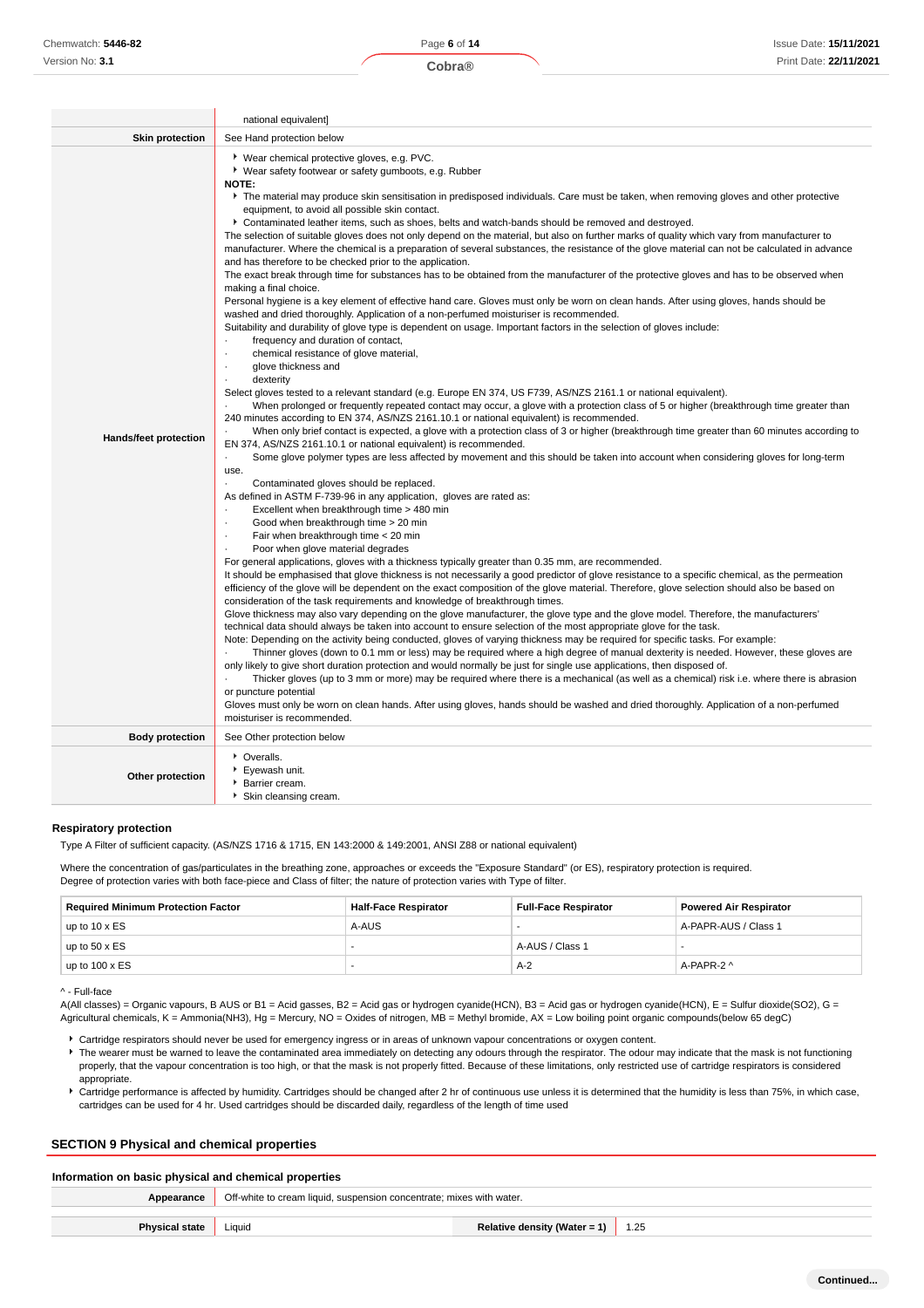| Odour                                           | Not Available | <b>Partition coefficient n-octanol</b><br>/ water | Not Available  |
|-------------------------------------------------|---------------|---------------------------------------------------|----------------|
| Odour threshold                                 | Not Available | Auto-ignition temperature (°C)                    | Not Available  |
| pH (as supplied)                                | $6 - 8$       | <b>Decomposition temperature</b>                  | Not Available  |
| Melting point / freezing point<br>(°C)          | Not Available | Viscosity (cSt)                                   | Not Available  |
| Initial boiling point and boiling<br>range (°C) | Not Available | Molecular weight (g/mol)                          | Not Applicable |
| Flash point (°C)                                | Not Available | <b>Taste</b>                                      | Not Available  |
| <b>Evaporation rate</b>                         | Not Available | <b>Explosive properties</b>                       | Not Available  |
| Flammability                                    | Not Available | <b>Oxidising properties</b>                       | Not Available  |
| Upper Explosive Limit (%)                       | Not Available | Surface Tension (dyn/cm or<br>$mN/m$ )            | Not Available  |
| Lower Explosive Limit (%)                       | Not Available | <b>Volatile Component (%vol)</b>                  | Not Available  |
| Vapour pressure (kPa)                           | Not Available | Gas group                                         | Not Available  |
| Solubility in water                             | Miscible      | pH as a solution (%)                              | Not Available  |
| Vapour density (Air = 1)                        | Not Available | VOC g/L                                           | Not Available  |

# **SECTION 10 Stability and reactivity**

| Reactivity                                 | See section 7                                                                                                                        |
|--------------------------------------------|--------------------------------------------------------------------------------------------------------------------------------------|
| <b>Chemical stability</b>                  | • Unstable in the presence of incompatible materials.<br>▶ Product is considered stable.<br>Hazardous polymerisation will not occur. |
| Possibility of hazardous<br>reactions      | See section 7                                                                                                                        |
| <b>Conditions to avoid</b>                 | See section 7                                                                                                                        |
| Incompatible materials                     | See section 7                                                                                                                        |
| <b>Hazardous decomposition</b><br>products | See section 5                                                                                                                        |

# **SECTION 11 Toxicological information**

# **Information on toxicological effects**

| Inhaled             | Strong evidence exists that exposure to the material may produce very serious irreversible damage (other than carcinogenesis, mutagenesis and<br>teratogenesis) following a single exposure by inhalation.<br>Evidence shows, or practical experience predicts, that the material produces irritation of the respiratory system, in a substantial number of<br>individuals, following inhalation. In contrast to most organs, the lung is able to respond to a chemical insult by first removing or neutralising the<br>irritant and then repairing the damage. The repair process, which initially evolved to protect mammalian lungs from foreign matter and antigens,<br>may however, produce further lung damage resulting in the impairment of gas exchange, the primary function of the lungs. Respiratory tract<br>irritation often results in an inflammatory response involving the recruitment and activation of many cell types, mainly derived from the vascular<br>system.<br>Inhalation of vapours or aerosols (mists, fumes), generated by the material during the course of normal handling, may produce severe damage to<br>the health of the individual. Relatively small amounts absorbed through the lungs may prove fatal.<br>Rat inhalation studies showed high toxicity with a fine 5-8 micron chlorothalonil dust. While there are no human toxicity records, all care is<br>needed to avoid dust inhalation.<br>The inhaled substance produces wheezing, nasal discharge and respiratory difficulties in animals. Histological examination revealed pulmonary<br>congestion and oedema, bronchitis, tracheitis, bronchopneumonia and rhinitis. Systemic effects included liver necrosis<br>Inhalation of dusts, generated by the material, during the course of normal handling, may produce severely toxic effects; these may be fatal. |
|---------------------|-------------------------------------------------------------------------------------------------------------------------------------------------------------------------------------------------------------------------------------------------------------------------------------------------------------------------------------------------------------------------------------------------------------------------------------------------------------------------------------------------------------------------------------------------------------------------------------------------------------------------------------------------------------------------------------------------------------------------------------------------------------------------------------------------------------------------------------------------------------------------------------------------------------------------------------------------------------------------------------------------------------------------------------------------------------------------------------------------------------------------------------------------------------------------------------------------------------------------------------------------------------------------------------------------------------------------------------------------------------------------------------------------------------------------------------------------------------------------------------------------------------------------------------------------------------------------------------------------------------------------------------------------------------------------------------------------------------------------------------------------------------------------------------------------------------------------------------------------------------------|
| Ingestion           | Strong evidence exists that exposure to the material may produce very serious irreversible damage (other than carcinogenesis, mutagenesis and<br>teratogenesis) following a single exposure by swallowing.<br>Accidental ingestion of the material may be damaging to the health of the individual.<br>Symptoms of acute toxicity seen in mice and rats given oral doses of chlorothalonil include dyspnea, diarrhoea, lachrymation, reduced motility,<br>reduced reflexes and haematuria. In dogs treatment also produced vomiting.                                                                                                                                                                                                                                                                                                                                                                                                                                                                                                                                                                                                                                                                                                                                                                                                                                                                                                                                                                                                                                                                                                                                                                                                                                                                                                                              |
| <b>Skin Contact</b> | Strong evidence exists that exposure to the material may produce very serious irreversible damage (other than carcinogenesis, mutagenesis and<br>teratogenesis) following a single exposure by skin contact.<br>Skin contact with the material may damage the health of the individual; systemic effects may result following absorption.<br>Open cuts, abraded or irritated skin should not be exposed to this material<br>Entry into the blood-stream through, for example, cuts, abrasions, puncture wounds or lesions, may produce systemic injury with harmful effects.<br>Examine the skin prior to the use of the material and ensure that any external damage is suitably protected.<br>Dermal application to rabbits lead to eye irritation, diarrhoea, local erythema and oedema. Patch testing indicated that 10-28% of 88 Japanese<br>farmers were sensitive to chlorothalonil and other pesticides; 35 had acute dermatitis. In some cases photosensitisation was involved.                                                                                                                                                                                                                                                                                                                                                                                                                                                                                                                                                                                                                                                                                                                                                                                                                                                                          |
| Eye                 | When applied to the eye(s) of animals, the material produces severe ocular lesions which are present twenty-four hours or more after instillation.<br>Chlorothalonil caused severe damage to rabbit eyes with corneal clouding still present two weeks after instillation                                                                                                                                                                                                                                                                                                                                                                                                                                                                                                                                                                                                                                                                                                                                                                                                                                                                                                                                                                                                                                                                                                                                                                                                                                                                                                                                                                                                                                                                                                                                                                                         |
| <b>Chronic</b>      | On the basis, primarily, of animal experiments, concern has been expressed that the material may produce carcinogenic or mutagenic effects; in<br>respect of the available information, however, there presently exists inadequate data for making a satisfactory assessment.<br>Long-term exposure to respiratory irritants may result in disease of the airways involving difficult breathing and related systemic problems.<br>Practical experience shows that skin contact with the material is capable either of inducing a sensitisation reaction in a substantial number of<br>individuals, and/or of producing a positive response in experimental animals.<br>Substances that can cause occupational asthma (also known as asthmagens and respiratory sensitisers) can induce a state of specific airway<br>hyper-responsiveness via an immunological, irritant or other mechanism. Once the airways have become hyper-responsive, further exposure to                                                                                                                                                                                                                                                                                                                                                                                                                                                                                                                                                                                                                                                                                                                                                                                                                                                                                                   |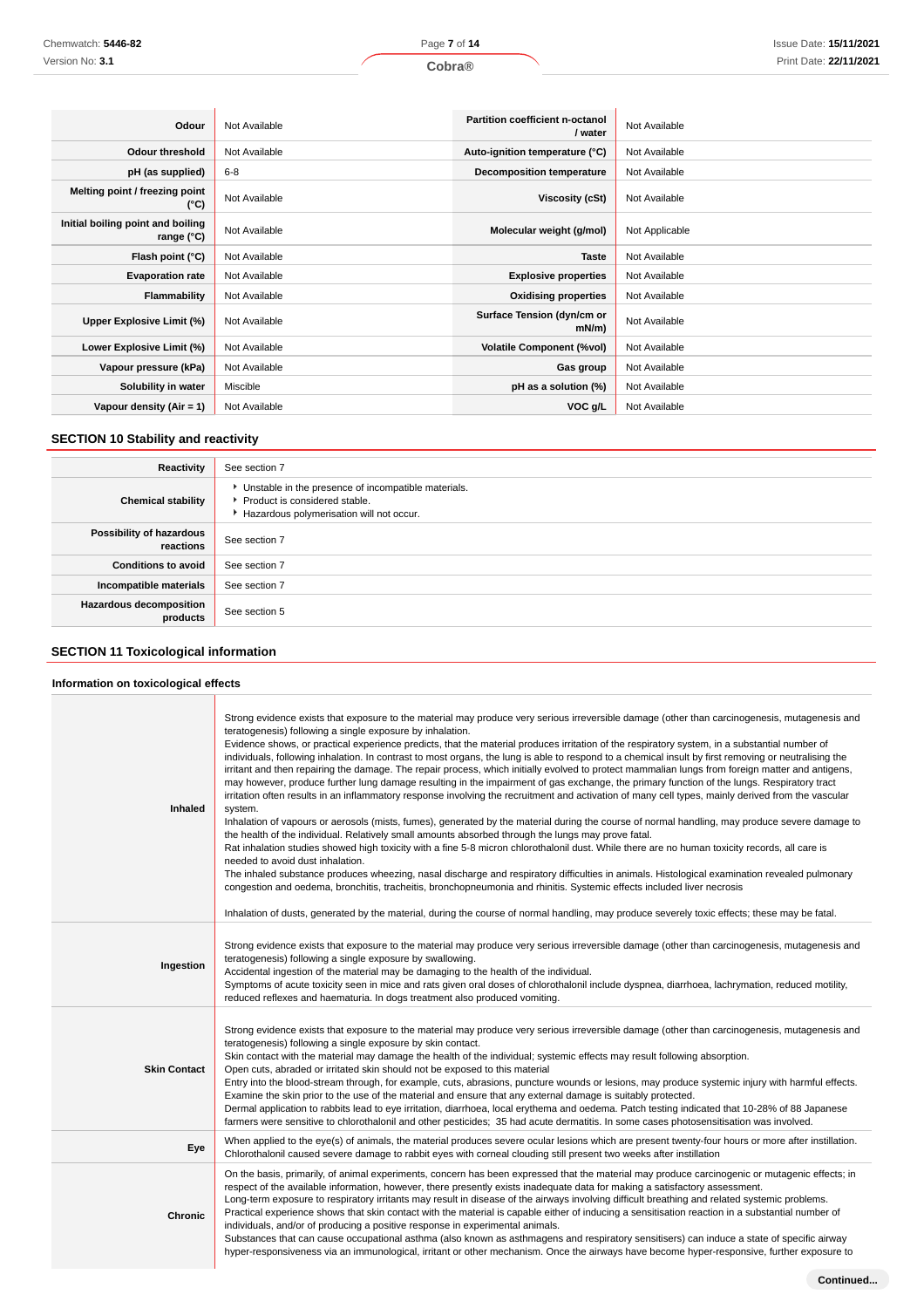|                | the substance, sometimes even to tiny quantities, may cause respiratory symptoms. These symptoms can range in severity from a runny nose to<br>asthma. Not all workers who are exposed to a sensitiser will become hyper-responsive and it is impossible to identify in advance who are likely to<br>become hyper-responsive.<br>Substances than can cuase occupational asthma should be distinguished from substances which may trigger the symptoms of asthma in people<br>with pre-existing air-way hyper-responsiveness. The latter substances are not classified as asthmagens or respiratory sensitisers<br>Wherever it is reasonably practicable, exposure to substances that can cuase occupational asthma should be prevented. Where this is not<br>possible the primary aim is to apply adequate standards of control to prevent workers from becoming hyper-responsive.<br>Activities giving rise to short-term peak concentrations should receive particular attention when risk management is being considered. Health<br>surveillance is appropriate for all employees exposed or liable to be exposed to a substance which may cause occupational asthma and there<br>should be appropriate consultation with an occupational health professional over the degree of risk and level of surveillance.<br>Toxic: danger of serious damage to health by prolonged exposure through inhalation, in contact with skin and if swallowed.<br>Serious damage (clear functional disturbance or morphological change which may have toxicological significance) is likely to be caused by<br>repeated or prolonged exposure. As a rule the material produces, or contains a substance which produces severe lesions. Such damage may<br>become apparent following direct application in subchronic (90 day) toxicity studies or following sub-acute (28 day) or chronic (two-year) toxicity<br>tests.<br>Limited evidence suggests that repeated or long-term occupational exposure may produce cumulative health effects involving organs or<br>biochemical systems.<br>Susceptible persons may develop allergic skin reactions. Contact dermatitis has been reported for personnel working in chlorothalonil<br>manufacturing and in farmers and horticultural workers. Workers in the manufacture of wood products have also developed contact dermatitis on<br>the hands and face when wood preservatives containing chlorothalonil were used.<br>Long term administration to animals produces kidney and stomach lesions. High concentrations of chlorothalonil in the diet of dogs caused<br>thyroid changes (NOEL 500 mg/kg diet).<br>The results of subchronic and chronic studies with mice, rats and dogs indicate that the kidney and stomach are the target organs of<br>chlorothalonil toxicity. Non-neoplastic changes in the stomach (hyperplasia, hyperkeratosis) were the result of chronic irritation of the mucosa,<br>those in the kidney took the form of hyperplasia in the proximal tubules with intracytoplasmic inclusions in the tubule cells.<br>Neoplastic alterations developed in the organs of rats, and to a lesser extent, in mice given high doses of chlorothalonil. Long-term administration<br>to mice and rats resulted in the development of renal tubule adenomas and carcinomas, and forestomach papillomas and carcinomas. Only a<br>small percentage of the tumours were malignant; the overall incidences were low and mostly not dose dependent. In one study with the<br>metabolite, 4-hydroxy-2,5,6-trichloroisophthalic dinitrile, no tumour increases were evident in mice fed 1500 ppm for 24 months. |                   |  |
|----------------|--------------------------------------------------------------------------------------------------------------------------------------------------------------------------------------------------------------------------------------------------------------------------------------------------------------------------------------------------------------------------------------------------------------------------------------------------------------------------------------------------------------------------------------------------------------------------------------------------------------------------------------------------------------------------------------------------------------------------------------------------------------------------------------------------------------------------------------------------------------------------------------------------------------------------------------------------------------------------------------------------------------------------------------------------------------------------------------------------------------------------------------------------------------------------------------------------------------------------------------------------------------------------------------------------------------------------------------------------------------------------------------------------------------------------------------------------------------------------------------------------------------------------------------------------------------------------------------------------------------------------------------------------------------------------------------------------------------------------------------------------------------------------------------------------------------------------------------------------------------------------------------------------------------------------------------------------------------------------------------------------------------------------------------------------------------------------------------------------------------------------------------------------------------------------------------------------------------------------------------------------------------------------------------------------------------------------------------------------------------------------------------------------------------------------------------------------------------------------------------------------------------------------------------------------------------------------------------------------------------------------------------------------------------------------------------------------------------------------------------------------------------------------------------------------------------------------------------------------------------------------------------------------------------------------------------------------------------------------------------------------------------------------------------------------------------------------------------------------------------------------------------------------------------------------------------------------------------------------------------------------------------------------------------------------------------------------------------------------------------------------------------------------------------------------------------------------------------------------------------------------------------------------------------------------------------------------------------------------------------------------------------------------------------|-------------------|--|
|                | In studies with rats and rabbits, chlorothalonil doses which were toxic for the dams did not have embryotoxic or teratogenic effects.<br>Prolonged or repeated skin contact may cause drying with cracking, irritation and possible dermatitis following.                                                                                                                                                                                                                                                                                                                                                                                                                                                                                                                                                                                                                                                                                                                                                                                                                                                                                                                                                                                                                                                                                                                                                                                                                                                                                                                                                                                                                                                                                                                                                                                                                                                                                                                                                                                                                                                                                                                                                                                                                                                                                                                                                                                                                                                                                                                                                                                                                                                                                                                                                                                                                                                                                                                                                                                                                                                                                                                                                                                                                                                                                                                                                                                                                                                                                                                                                                                                    |                   |  |
|                |                                                                                                                                                                                                                                                                                                                                                                                                                                                                                                                                                                                                                                                                                                                                                                                                                                                                                                                                                                                                                                                                                                                                                                                                                                                                                                                                                                                                                                                                                                                                                                                                                                                                                                                                                                                                                                                                                                                                                                                                                                                                                                                                                                                                                                                                                                                                                                                                                                                                                                                                                                                                                                                                                                                                                                                                                                                                                                                                                                                                                                                                                                                                                                                                                                                                                                                                                                                                                                                                                                                                                                                                                                                              |                   |  |
|                | <b>TOXICITY</b>                                                                                                                                                                                                                                                                                                                                                                                                                                                                                                                                                                                                                                                                                                                                                                                                                                                                                                                                                                                                                                                                                                                                                                                                                                                                                                                                                                                                                                                                                                                                                                                                                                                                                                                                                                                                                                                                                                                                                                                                                                                                                                                                                                                                                                                                                                                                                                                                                                                                                                                                                                                                                                                                                                                                                                                                                                                                                                                                                                                                                                                                                                                                                                                                                                                                                                                                                                                                                                                                                                                                                                                                                                              | <b>IRRITATION</b> |  |
| Cobra®         | Not Available                                                                                                                                                                                                                                                                                                                                                                                                                                                                                                                                                                                                                                                                                                                                                                                                                                                                                                                                                                                                                                                                                                                                                                                                                                                                                                                                                                                                                                                                                                                                                                                                                                                                                                                                                                                                                                                                                                                                                                                                                                                                                                                                                                                                                                                                                                                                                                                                                                                                                                                                                                                                                                                                                                                                                                                                                                                                                                                                                                                                                                                                                                                                                                                                                                                                                                                                                                                                                                                                                                                                                                                                                                                | Not Available     |  |
|                |                                                                                                                                                                                                                                                                                                                                                                                                                                                                                                                                                                                                                                                                                                                                                                                                                                                                                                                                                                                                                                                                                                                                                                                                                                                                                                                                                                                                                                                                                                                                                                                                                                                                                                                                                                                                                                                                                                                                                                                                                                                                                                                                                                                                                                                                                                                                                                                                                                                                                                                                                                                                                                                                                                                                                                                                                                                                                                                                                                                                                                                                                                                                                                                                                                                                                                                                                                                                                                                                                                                                                                                                                                                              |                   |  |
|                | TOXICITY                                                                                                                                                                                                                                                                                                                                                                                                                                                                                                                                                                                                                                                                                                                                                                                                                                                                                                                                                                                                                                                                                                                                                                                                                                                                                                                                                                                                                                                                                                                                                                                                                                                                                                                                                                                                                                                                                                                                                                                                                                                                                                                                                                                                                                                                                                                                                                                                                                                                                                                                                                                                                                                                                                                                                                                                                                                                                                                                                                                                                                                                                                                                                                                                                                                                                                                                                                                                                                                                                                                                                                                                                                                     | <b>IRRITATION</b> |  |
|                | Dermal (rabbit) LD50: >2000 mg/kg <sup>[2]</sup>                                                                                                                                                                                                                                                                                                                                                                                                                                                                                                                                                                                                                                                                                                                                                                                                                                                                                                                                                                                                                                                                                                                                                                                                                                                                                                                                                                                                                                                                                                                                                                                                                                                                                                                                                                                                                                                                                                                                                                                                                                                                                                                                                                                                                                                                                                                                                                                                                                                                                                                                                                                                                                                                                                                                                                                                                                                                                                                                                                                                                                                                                                                                                                                                                                                                                                                                                                                                                                                                                                                                                                                                             | Not Available     |  |
| chlorothalonil | Inhalation(Rat) LC50; 0.078 mg/L4h <sup>[2]</sup>                                                                                                                                                                                                                                                                                                                                                                                                                                                                                                                                                                                                                                                                                                                                                                                                                                                                                                                                                                                                                                                                                                                                                                                                                                                                                                                                                                                                                                                                                                                                                                                                                                                                                                                                                                                                                                                                                                                                                                                                                                                                                                                                                                                                                                                                                                                                                                                                                                                                                                                                                                                                                                                                                                                                                                                                                                                                                                                                                                                                                                                                                                                                                                                                                                                                                                                                                                                                                                                                                                                                                                                                            |                   |  |
|                | Oral(Mouse) LD50; 3700 mg/kg <sup>[2]</sup>                                                                                                                                                                                                                                                                                                                                                                                                                                                                                                                                                                                                                                                                                                                                                                                                                                                                                                                                                                                                                                                                                                                                                                                                                                                                                                                                                                                                                                                                                                                                                                                                                                                                                                                                                                                                                                                                                                                                                                                                                                                                                                                                                                                                                                                                                                                                                                                                                                                                                                                                                                                                                                                                                                                                                                                                                                                                                                                                                                                                                                                                                                                                                                                                                                                                                                                                                                                                                                                                                                                                                                                                                  |                   |  |
|                | <b>TOXICITY</b>                                                                                                                                                                                                                                                                                                                                                                                                                                                                                                                                                                                                                                                                                                                                                                                                                                                                                                                                                                                                                                                                                                                                                                                                                                                                                                                                                                                                                                                                                                                                                                                                                                                                                                                                                                                                                                                                                                                                                                                                                                                                                                                                                                                                                                                                                                                                                                                                                                                                                                                                                                                                                                                                                                                                                                                                                                                                                                                                                                                                                                                                                                                                                                                                                                                                                                                                                                                                                                                                                                                                                                                                                                              | <b>IRRITATION</b> |  |
|                |                                                                                                                                                                                                                                                                                                                                                                                                                                                                                                                                                                                                                                                                                                                                                                                                                                                                                                                                                                                                                                                                                                                                                                                                                                                                                                                                                                                                                                                                                                                                                                                                                                                                                                                                                                                                                                                                                                                                                                                                                                                                                                                                                                                                                                                                                                                                                                                                                                                                                                                                                                                                                                                                                                                                                                                                                                                                                                                                                                                                                                                                                                                                                                                                                                                                                                                                                                                                                                                                                                                                                                                                                                                              |                   |  |

|              | <b>TOXICITY</b>                               | <b>IRRITATION</b>    |
|--------------|-----------------------------------------------|----------------------|
| dimethomorph | dermal (rat) LD50: >2000 mg/kg <sup>[2]</sup> | Eye: Not irritating  |
|              | Oral(Rat) LD50; 3900 mg/kg <sup>[2]</sup>     | Skin: Not irritating |

**Legend:** 1. Value obtained from Europe ECHA Registered Substances - Acute toxicity 2.\* Value obtained from manufacturer's SDS. Unless otherwise specified data extracted from RTECS - Register of Toxic Effect of chemical Substances

The following information refers to contact allergens as a group and may not be specific to this product.

Contact allergies quickly manifest themselves as contact eczema, more rarely as urticaria or Quincke's oedema. The pathogenesis of contact eczema involves a cell-mediated (T lymphocytes) immune reaction of the delayed type. Other allergic skin reactions, e.g. contact urticaria, involve antibody-mediated immune reactions. The significance of the contact allergen is not simply determined by its sensitisation potential: the distribution of the substance and the opportunities for contact with it are equally important. A weakly sensitising substance which is widely distributed can be a more important allergen than one with stronger sensitising potential with which few individuals come into contact. From a clinical point of view, substances are noteworthy if they produce an allergic test reaction in more than 1% of the persons tested.

Asthma-like symptoms may continue for months or even years after exposure to the material ceases. This may be due to a non-allergenic condition known as reactive airways dysfunction syndrome (RADS) which can occur following exposure to high levels of highly irritating compound. Key criteria for the diagnosis of RADS include the absence of preceding respiratory disease, in a non-atopic individual, with abrupt onset of persistent asthma-like symptoms within minutes to hours of a documented exposure to the irritant. A reversible airflow pattern, on spirometry, with the presence of moderate to severe bronchial hyperreactivity on methacholine challenge testing and the lack of minimal lymphocytic inflammation, without eosinophilia, have also been included in the criteria for diagnosis of RADS. RADS (or asthma) following an irritating inhalation is an infrequent disorder with rates related to the concentration of and duration of exposure to the irritating substance. Industrial bronchitis, on the other hand, is a disorder that occurs as result of exposure due to high concentrations of irritating substance (often particulate in nature) and is completely reversible after exposure ceases. The disorder is characterised by dyspnea, cough and mucus production.

**CHLOROTHALONIL**

for chlorothalanil:

Chlorothalonil has low acute oral and dermal toxicity in rats and rabbits, respectively (acute oral and dermal LD50 values are > 10 000 mg/kg body weight). Hammer-milled technical chlorothalonil (MMAD 5-8 um) exhibited high toxicity in rats in an inhalation study, with a 4-h LC50 of 0.1 mg/litre. Chlorothalonil is a skin and eye irritant in the rabbit. Skin sensitization studies in the guinea-pig were inconclusive. The main effects of repeated oral dosing in rats are on the stomach and kidney. Groups of 25 rats of each sex per group were fed chlorothalonil at 0, 1.5, 3, 10 or 40 mg/kg body weight per day in the diet for 13 weeks, and this was followed by a 13-week recovery period. Increased incidences of hyperplasia and hyperkeratosis of the forestomach occurred at 10 and 40 mg/kg; these reversed when treatment ceased. At 40 mg/kg, there was an increased incidence of hyperplasia of kidney proximal tubular epithelium in males at 13 weeks and after the recovery period. The NOEL was 3 mg/kg body weight per day based upon lack of forestomach lesions. The onset of the forestomach and kidney changes was shown to be rapid, with the lesions developing within 4-7 days in male rats at a dietary level of 175 mg/kg body weight per day. In a 13-week study on mice (0, 7.5, 15, 50, 275 or 750 mg/kg in the diet), increased incidences of hyperplasia and hyperkeratosis of the squamous epithelial cells of the forestomach occurred in males and females at 50 mg/kg diet and above. The NOEL, based upon these changes, was 15 mg/kg chlorothalonil in the diet, equivalent to 3 mg/kg body weight per day.

In a study on rats (0, 1.8, 3.8, 15 or 175 mg/kg body weight per day), the effects were characterized histologically as an increase in the incidence and severity of hyperplasia, hyperkeratosis, and ulcers and erosions of the squamous mucosa of the forestomach, and as epithelial hyperplasia of the kidney proximal convoluted tubules at 3.8 mg/kg and above. The NOEL for non-neoplastic effects was therefore 1.8 mg/kg. The incidence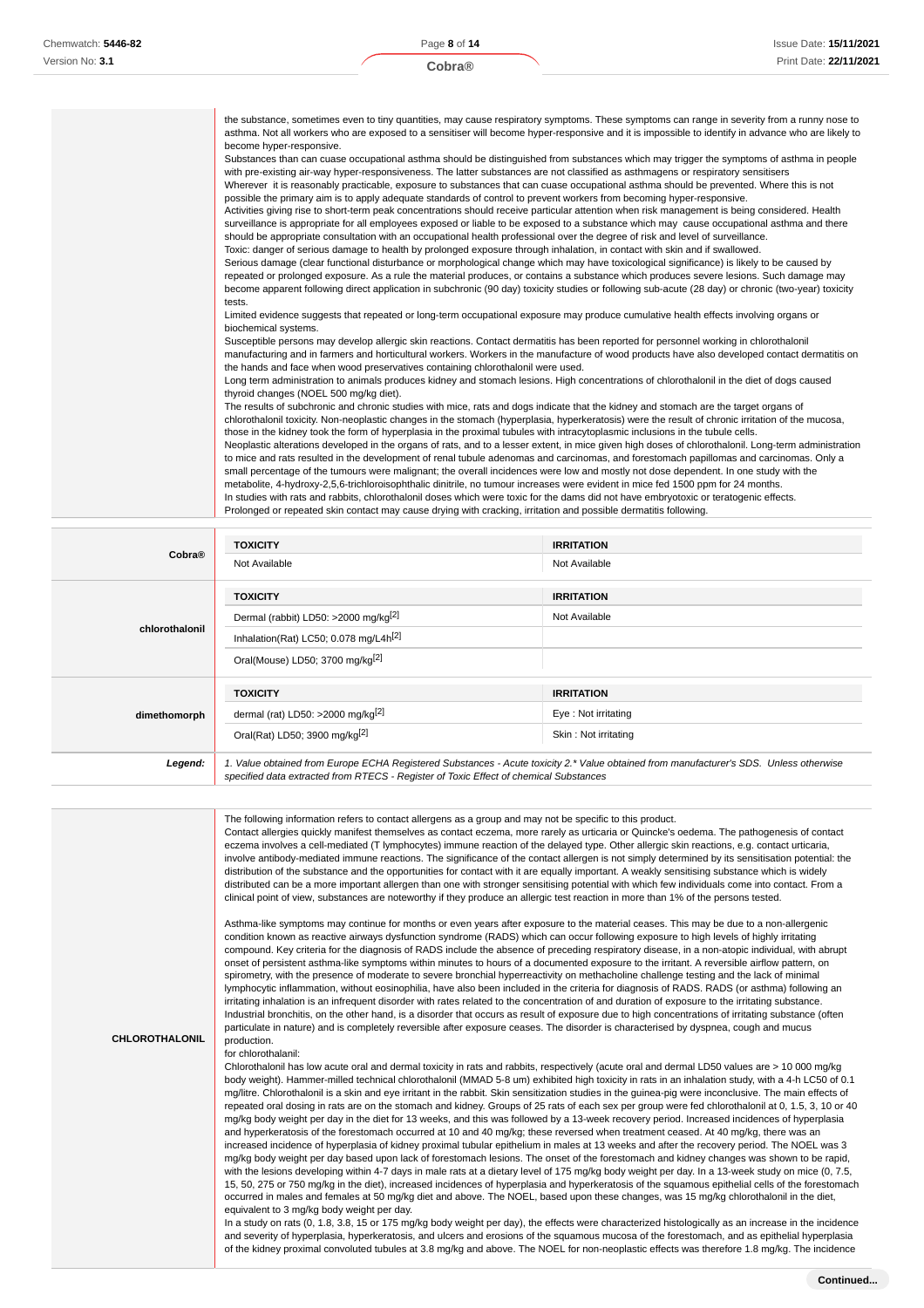|                                             | of renal tumours (adenomas and carcinomas) and forestomach tumours (papillomas and carcinomas) was markedly increased at 175 mg/kg.<br>There was evidence for an increased incidence of kidney tumours in males at 15 mg/kg and of stomach tumours at 3.8 and 15 mg/kg in males<br>and females. The NOEL for neoplastic effects was therefore 1.8 mg/kg body weight per day based upon changes in forestomach tumour<br>incidence. Supporting evidence for the carcinogenic potential of chlorothalonil in the kidney and forestomach of rats was provided by the results<br>from other 2-year studies at higher dose levels.<br>Chlorothalonil was not mutagenic in several in vitro and in vivo tests, although it was positive in a small number of assays. The monothio, dithio,<br>trithio, dicysteine, tricysteine and monoglutathione derivatives of chlorothalonil, which are potential nephrotoxicants, were shown to be negative in<br>the Ames assay. Chlorothalonil was not teratogenic in rats or rabbits at doses up to 400 and 50 mg/kg body weight per day, respectively.<br>Reproductive parameters such as mating, fertility and gestation length were not affected by chlorothalonil at levels up to 1500 mg/kg in the diet in<br>a two-generation study in rats. The acute oral toxicity of the 4-hydroxy metabolite is greater than that of chlorothalonil itself (acute oral LD50 of<br>332 mg/kg body weight versus > 10 000 mg/kg body weight). Several studies have been undertaken to characterize the toxicological profile of<br>this metabolite and to establish NOELs<br>About 30% of an oral dose of chlorothalonil is absorbed within 48 h in rats at doses up to 50 mg/kg body weight. At higher doses, absorption is<br>lower, indicating a saturation process. When 14C-chlorothalonil is given orally the radioactivity is distributed into blood and tissues within 2 h. The<br>greatest concentration is found in the kidney, followed by liver and blood. The kidneys contain 0.3% of a 5 mg/kg body weight dose after 24 h.<br>Most of an oral dose of chlorothalonil in rats is found in faeces (> 82% within 48-72 h, regardless of dose). Biliary excretion is rapid, peaking<br>within 2 h after a 5 mg/kg body weight oral dose, and is saturated at 50 mg/kg body weight and above. Urinary excretion accounts for 5-10% of<br>the dose in rats. Faecal excretion is the main route in dogs and monkeys but urinary excretion $($ 4%) is less than in rats. Metabolic studies in<br>rats indicate that chlorothalonil is conjugated with glutathione in the liver as well as in the gastrointestinal tract. Some of the glutathione<br>conjugates may be absorbed from the intestine and transported to the kidneys, where they are converted by cytosolic B-lyase to thiol analogues<br>that are excreted in the urine. When germ-free rats are dosed with chlorothalonil, the thiol metabolites appear in urine in much smaller amounts<br>than with normal rats, indicating the involvement of intestinal microflora in the metabolism of chlorothalonil. Dogs or monkeys dosed orally with<br>chlorothalonil excrete little or no thiol derivatives in urine. When 14C-chlorothalonil was applied to rat skin, approximately 28% of the dose was<br>absorbed within 120 h. About 18% of the dose was found in faeces and 6% in urine within 120 h.<br><b>WARNING:</b> This substance has been classified by the IARC as Group 2B: Possibly Carcinogenic to Humans. |                                 |   |
|---------------------------------------------|----------------------------------------------------------------------------------------------------------------------------------------------------------------------------------------------------------------------------------------------------------------------------------------------------------------------------------------------------------------------------------------------------------------------------------------------------------------------------------------------------------------------------------------------------------------------------------------------------------------------------------------------------------------------------------------------------------------------------------------------------------------------------------------------------------------------------------------------------------------------------------------------------------------------------------------------------------------------------------------------------------------------------------------------------------------------------------------------------------------------------------------------------------------------------------------------------------------------------------------------------------------------------------------------------------------------------------------------------------------------------------------------------------------------------------------------------------------------------------------------------------------------------------------------------------------------------------------------------------------------------------------------------------------------------------------------------------------------------------------------------------------------------------------------------------------------------------------------------------------------------------------------------------------------------------------------------------------------------------------------------------------------------------------------------------------------------------------------------------------------------------------------------------------------------------------------------------------------------------------------------------------------------------------------------------------------------------------------------------------------------------------------------------------------------------------------------------------------------------------------------------------------------------------------------------------------------------------------------------------------------------------------------------------------------------------------------------------------------------------------------------------------------------------------------------------------------------------------------------------------------------------------------------------------------------------------------------------------------------------------------------------------------------------------------------------------------------------------------------------------------------------------------------------------------------------------------------------------------------------------------------------------------------------------------------------------------------------------------------------------------------------------------------------------------------------------------------------------------------------------------------------------|---------------------------------|---|
|                                             | ADI: 0.01 mg/kg/day NOEL: 1.5 mg/kg/day<br>For dimethomorph:                                                                                                                                                                                                                                                                                                                                                                                                                                                                                                                                                                                                                                                                                                                                                                                                                                                                                                                                                                                                                                                                                                                                                                                                                                                                                                                                                                                                                                                                                                                                                                                                                                                                                                                                                                                                                                                                                                                                                                                                                                                                                                                                                                                                                                                                                                                                                                                                                                                                                                                                                                                                                                                                                                                                                                                                                                                                                                                                                                                                                                                                                                                                                                                                                                                                                                                                                                                                                                                         |                                 |   |
| <b>DIMETHOMORPH</b>                         | In short- and long-term studies, the liver was consistently a target organ; increased organ weights were often accompanied by hepatocyte<br>hypertrophy.<br>Dimethomorph is non-sensitizing to guinea pigs' skin<br>Dimethomorph is not neurotoxic<br>Reproductive toxicity: Studies show that dimethomorph does not cause developmental toxicity.<br>Developmental toxicity: In two studies of developmental toxicity in rabbits, dams lost weight or did not show an increase in body weight during<br>days 6-12 of gestation at 600 and 650 mg/kg bw per day, respectively. At this dose, the incidence of total litter losses was increased, but there<br>were no increases in malformations or variations. The NOAEL for maternal and developmental toxicity was 300 mg/kg bw per day.<br>Dimethomorph is not teratogenic.<br>Carcinogenic Effects: Two-year studies on rats and long term studies of mice demonstrate that dimethomorph is unlikely to cause tumour<br>development Dimethomorph was not carcinogenic in mice or rats, and is unlikely to pose a carcinogenic risk to humans<br>Genetic toxicity: With the exception of three assays for chromosomal aberration in V79 cells and in human lymphocytes, dimethomorph gave<br>negative results in a battery of appropriate tests for genotoxicity. A slight increase in the frequency of aberrant cells was found in V79 cells and in<br>human lymphocytes at high doses, with reduced mitotic indices and slight precipitation of the compound. Dimethomorph is unlikely to be<br>genotoxic in vivo.                                                                                                                                                                                                                                                                                                                                                                                                                                                                                                                                                                                                                                                                                                                                                                                                                                                                                                                                                                                                                                                                                                                                                                                                                                                                                                                                                                                                                                                                                                                                                                                                                                                                                                                                                                                                                                                                                                                                             |                                 |   |
| <b>Acute Toxicity</b>                       | ✔                                                                                                                                                                                                                                                                                                                                                                                                                                                                                                                                                                                                                                                                                                                                                                                                                                                                                                                                                                                                                                                                                                                                                                                                                                                                                                                                                                                                                                                                                                                                                                                                                                                                                                                                                                                                                                                                                                                                                                                                                                                                                                                                                                                                                                                                                                                                                                                                                                                                                                                                                                                                                                                                                                                                                                                                                                                                                                                                                                                                                                                                                                                                                                                                                                                                                                                                                                                                                                                                                                                    | Carcinogenicity                 | ✔ |
| <b>Skin Irritation/Corrosion</b>            | ×                                                                                                                                                                                                                                                                                                                                                                                                                                                                                                                                                                                                                                                                                                                                                                                                                                                                                                                                                                                                                                                                                                                                                                                                                                                                                                                                                                                                                                                                                                                                                                                                                                                                                                                                                                                                                                                                                                                                                                                                                                                                                                                                                                                                                                                                                                                                                                                                                                                                                                                                                                                                                                                                                                                                                                                                                                                                                                                                                                                                                                                                                                                                                                                                                                                                                                                                                                                                                                                                                                                    | <b>Reproductivity</b>           | × |
| <b>Serious Eye Damage/Irritation</b>        | ✔                                                                                                                                                                                                                                                                                                                                                                                                                                                                                                                                                                                                                                                                                                                                                                                                                                                                                                                                                                                                                                                                                                                                                                                                                                                                                                                                                                                                                                                                                                                                                                                                                                                                                                                                                                                                                                                                                                                                                                                                                                                                                                                                                                                                                                                                                                                                                                                                                                                                                                                                                                                                                                                                                                                                                                                                                                                                                                                                                                                                                                                                                                                                                                                                                                                                                                                                                                                                                                                                                                                    | <b>STOT - Single Exposure</b>   | × |
| <b>Respiratory or Skin</b><br>sensitisation | ✔                                                                                                                                                                                                                                                                                                                                                                                                                                                                                                                                                                                                                                                                                                                                                                                                                                                                                                                                                                                                                                                                                                                                                                                                                                                                                                                                                                                                                                                                                                                                                                                                                                                                                                                                                                                                                                                                                                                                                                                                                                                                                                                                                                                                                                                                                                                                                                                                                                                                                                                                                                                                                                                                                                                                                                                                                                                                                                                                                                                                                                                                                                                                                                                                                                                                                                                                                                                                                                                                                                                    | <b>STOT - Repeated Exposure</b> | ✔ |
| <b>Mutagenicity</b>                         | ×                                                                                                                                                                                                                                                                                                                                                                                                                                                                                                                                                                                                                                                                                                                                                                                                                                                                                                                                                                                                                                                                                                                                                                                                                                                                                                                                                                                                                                                                                                                                                                                                                                                                                                                                                                                                                                                                                                                                                                                                                                                                                                                                                                                                                                                                                                                                                                                                                                                                                                                                                                                                                                                                                                                                                                                                                                                                                                                                                                                                                                                                                                                                                                                                                                                                                                                                                                                                                                                                                                                    | <b>Aspiration Hazard</b>        | × |

**Legend:**  $\mathbf{X}$  – Data either not available or does not fill the criteria for classification – Data available to make classification

# **SECTION 12 Ecological information**

**Toxicity**

| Cobra®         | Endpoint         | <b>Test Duration (hr)</b> | <b>Species</b>                | Value               | Source           |
|----------------|------------------|---------------------------|-------------------------------|---------------------|------------------|
|                | Not<br>Available | Not Available             | Not Available                 | Not<br>Available    | Not<br>Available |
|                | Endpoint         | <b>Test Duration (hr)</b> | <b>Species</b>                | Value               | Source           |
|                | <b>BCF</b>       | 1008h                     | Fish                          | $< 0.1 - 2.7$       | $\overline{7}$   |
|                | <b>EC50</b>      | 72h                       | Algae or other aquatic plants | $0.57$ mg/l         | $\mathbf{1}$     |
| chlorothalonil | <b>LC50</b>      | 96h                       | Fish                          | $0.013 - 0.05$ mg/l | 4                |
|                | <b>EC50</b>      | 48h                       | Crustacea                     | $0.059$ mg/l        | 1                |
|                | NOEC(ECx)        | 48h                       | Crustacea                     | $0.032$ mg/l        | $\mathbf{1}$     |
|                | <b>EC50</b>      | 96h                       | Algae or other aquatic plants | $0.002$ mg/l        | 4                |
|                | Endpoint         | <b>Test Duration (hr)</b> | <b>Species</b>                | Value               | Source           |
|                | <b>EC50</b>      | 72h                       | Algae or other aquatic plants | 18.47mg/l           |                  |
| dimethomorph   | <b>LC50</b>      | 96h                       | Fish                          | 3mg/l               | $\overline{2}$   |
|                | <b>EC50</b>      | 48h                       | Crustacea                     | $>10.6$ mg/L        | 4                |
|                | NOEC(ECx)        | 504h                      | Crustacea                     | $0.11$ mg/L         | 4                |
|                | <b>EC50</b>      | 96h                       | Algae or other aquatic plants | 23.8mg/L            | 4                |

**Legend:** Extracted from 1. IUCLID Toxicity Data 2. Europe ECHA Registered Substances - Ecotoxicological Information - Aquatic Toxicity 3. EPIWIN Suite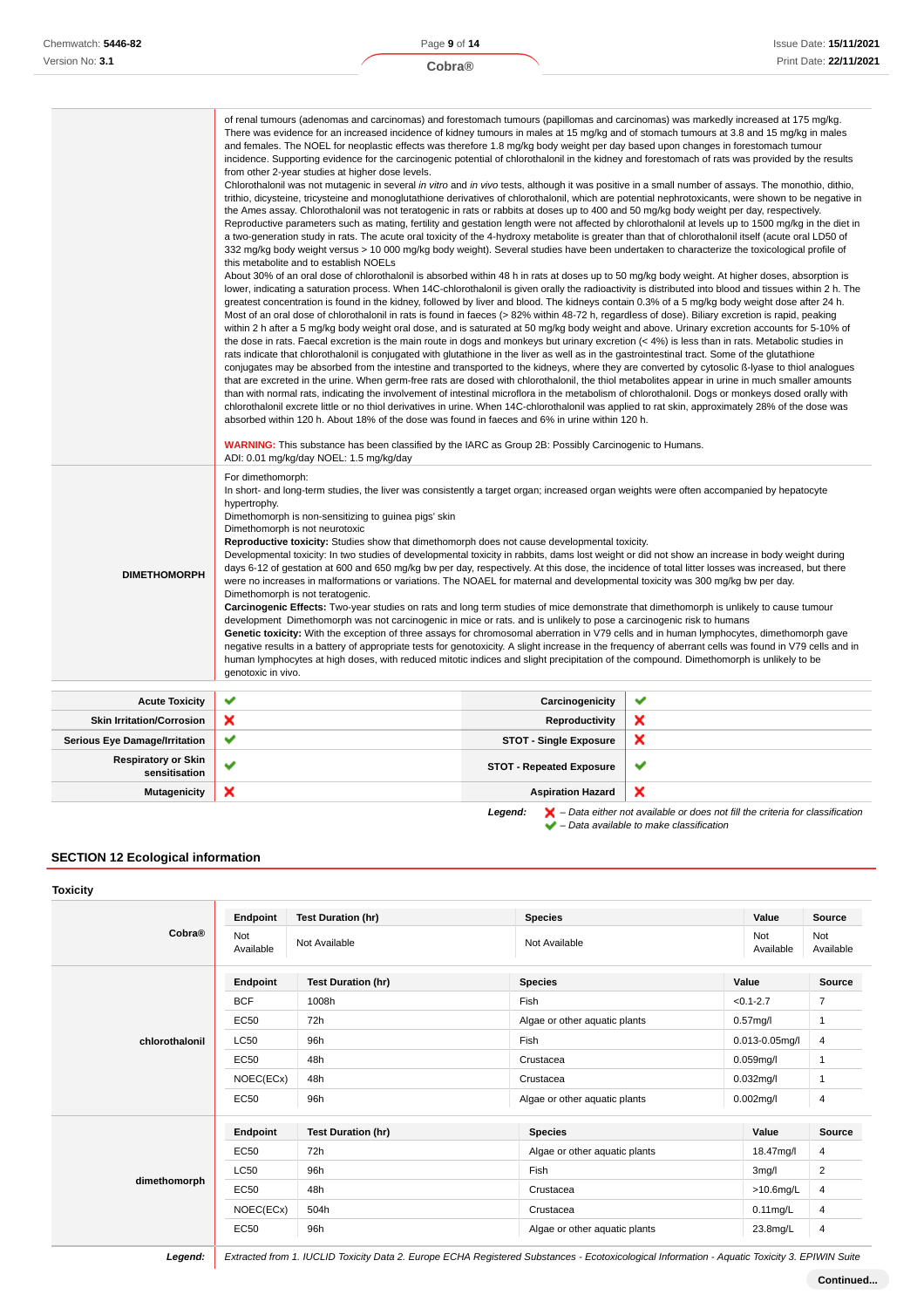Version No: **3.1**

V3.12 (QSAR) - Aquatic Toxicity Data (Estimated) 4. US EPA, Ecotox database - Aquatic Toxicity Data 5. ECETOC Aquatic Hazard Assessment Data 6. NITE (Japan) - Bioconcentration Data 7. METI (Japan) - Bioconcentration Data 8. Vendor Data

Very toxic to aquatic organisms, may cause long-term adverse effects in the aquatic environment.

Do NOT allow product to come in contact with surface waters or to intertidal areas below the mean high water mark. Do not contaminate water when cleaning equipment or disposing of equipment wash-waters.

Wastes resulting from use of the product must be disposed of on site or at approved waste sites.

Toxic to flora.

Toxic to soil organisms. For dimethomorph:

**Environmental fate:**

**Solubility** In water 19 (pH 5), 18 (pH 7), 16 (pH 9) (all in mg/l, 20 C).

Stable for >5 years in the dark. The  $(E)$ - and  $(Z)$ - isomers are inter-converted in sunlight.

**Soil/Environment** Moderately mobile (Kd 2.09-11.67 ml/g, Koc 290-566). Aerobic soil metabolism DT 50 66-117 d; no degradates identified except for CO 2 .

**Breakdown of Chemical in Soil and Groundwater:** Dimethomorph has a low soil mobility and low leaching potential

### **Breakdown of Chemical in Vegetation:** Dimethomorph is only metabolised to a small degree in plants. In studies of crops at harvest, either no residues or residues up to 0.5 mg/kg were found

In plants, dimethomorph is stable to hydrolysis and occurs mostly as surface residue with no significant metabolism. The major residue resulting from foliar applications of dimethomorph is the parent compound, present as a mixture of the E- and Z-isomers, the ratio of which can change over time as a result of isomerisation reactions stimulated by light.

### **Ecotoxicity:**

Non-toxic to birds; moderately toxic to fish and slightly toxic ro aquatic invertebrates, algae and bacteria

Bird LD50: bobwhite quail 2000 mg/kg; mallard duck >2000 mg/kg

Bird LC50 (dietary): >5300 ppm

Fish LC50 996 h): rainbow trout 6.8 mg/l; carp 18 mg/l; bluegill sunfish 14.8 mg/l

Daphnia EC50 (48 h): 49 mg/l

Algae EC50 (96 h): >20 mg/l

**Effects on Plants**: Dimethomorph is non-toxic to most plants (1). However, it is slightly toxic to Eucalyptus at doses of 1.2 mg/ml. A study has also shown that it may affect the cell wall of plants, potentially causing over-production of cell wall material.

**Effects on Other Animals (Nontarget species):** Dimethomorph is non-toxic to bees at 0.1 mg/bee, the highest dose tested

### for chlorothalonil:

Chlorothalonil is a colourless, odourless, crystalline solid with a melting point of 250 C and a vapour pressure of 7.63 x 10-5 Pa (5.72 x 10-7 mm Hg) at 25 C. It has low water solubility (0.6-1.2 mg/litre at 25 C) and an octanol/water partition coefficient (log Kow) of 2.882. It is hydrolysed in water slowly at pH 9 but is stable at pH 7 or below (at 25 C). **Environmental fate:**

Chlorothalonil adsorbs strongly to organic matter in soil and suspended material in water. It is not, therefore, leached from soil to groundwater. It is removed rapidly from surface water to suspended material and to a lesser extent to bottom sediment

Chlorothalonil is removed from aqueous media by strong adsorption on suspended matter. Modelled data suggest little or no partition to bottom sediment. Abiotic degradation of chlorothalonil in water through photolysis does not occur. Some hydrolysis does take place at higher pH.

### Half-life (hr) soil : 2208

Biodegradation may occur in natural waters with enzyme processes being involved. Microbial degradation is the major cause of dissipation in soil ; this involves several parallel processes, one of which leads to formation of the 4-hydroxy metabolite. Chlorothalonil is rapidly degraded in soil, and degradation may occur in water with the production of the 4-hydroxy metabolite, 4-hydroxy-2,5,6-trichloroisophthalonitrile. Half-lives for dissipation of the 4-hydroxy metabolite in soils range between 6 and 43 days. Chlorothalonil does not translocate from the site of application to other parts of a plant. It is metabolized only to a limited extent on plants and the 4-hydroxy metabolite is usually < 5% of the residue. Chlorothalonil is metabolised in fish via glutathione conjugation to give more polar excretory products. The enzyme glutathione- S-transferase is involved with this conversion. High concentrations of radiolabel found in the gall bladder and bile, after exposure of rainbow trout to 14C-chlorothalonil, are consistent with the excretion of the compound as glutathione conjugates. The concentrations of radiolabel accumulating in the gall bladder and other organs fell rapidly when the fish were placed in clean water. Chlorothalonil does not bioaccumulate in aquatic organisms.

### **Ecotoxicity:**

Highly toxic to fish, aquatic invertebrates. LC50: < 0.5 mg/L.

MATC (Maximum Allowable Toxicant Concentration) two generation Daphnia magna reproduction study was 0.035 mg/L.

Classified - relatively non toxic to bees.

At recommended application rate - non toxic to earth worms.

With minor exceptions, chlorothalonil is not phytotoxic. The LC50 of a suspension concentrate formulation (500 g chlorothalonil/litre) in artificial soil for earthworms was > 1000 mg/kg soil (14 days). Earwigs suffered increased mortality when in contact with chlorothalonil residues on peanut foliage or ingesting it as a food source in laboratory tests; there was no other indication of insecticidal action. Chlorothalonil is of low toxicity to birds with a reported acute oral LD50 of 4640 mg/kg diet in the mallard duck. No significant reproductive effects were reported. A field study of aquatic organisms exposed following chlorothalonil application suggests that the toxicity is less than that predicted from laboratory studies; this is again consistent with the physicochemical properties of the compound. Deaths were seen in some species exposed experimentally in the field. There have been no reported incidents of kills in the environment. However, despite the short residence time of chlorothalonil in environmental media, kills would be expected to occur. Linking kills to the compound would be difficult given that residues would not persist long enough for chlorothalonil to be identified.

Chlorothalonil is algicidal for a number of algal species. The fungicide does not inhibit bacterial growth except at very high concentrations in laboratory culture. Field and laboratory evidence shows no effects on nitrogen fixation or nitrification at recommended application rates and minimal effects at higher application rates in temperate soils. There was insufficient information to assess effects on the nitrogen cycle in tropical soils.

 Chlorothalonil is classified as "relatively non-toxic" to honey-bees. Earwigs exposed to residues topically and via food showed some mortality (20-55%), but there is no other evidence of insecticidal action. Chlorothalonil has low toxicity to birds in acute or dietary tests. The low acute toxicity of chlorothalonil to laboratory mammals tempered with its short persistence in the environment suggests minimal hazard to wild mammal species.

**DO NOT** discharge into sewer or waterways.

### **Persistence and degradability**

| Ingredient                 | Persistence: Water/Soil | <b>Persistence: Air</b> |
|----------------------------|-------------------------|-------------------------|
| chlorothaloni <sup>i</sup> | <b>HIGH</b>             | HIGH.                   |
| dime<br>omorph             | <b>HIGH</b>             | <b>HIGH</b>             |

### **Bioaccumulative potential**

| Ingredient     | <b>Bioaccumulation</b>   |
|----------------|--------------------------|
| chlorothalonil | $LOW (BCF = 125)$        |
| dimethomorph   | LOW (LogKOW = $3.1018$ ) |

### **Mobility in soil**

| Ingredient     | <b>Mobility</b>      |
|----------------|----------------------|
| chlorothalonil | LOW ( $KOC = 2392$ ) |
| dimethomorph   | LOW ( $KOC = 3562$ ) |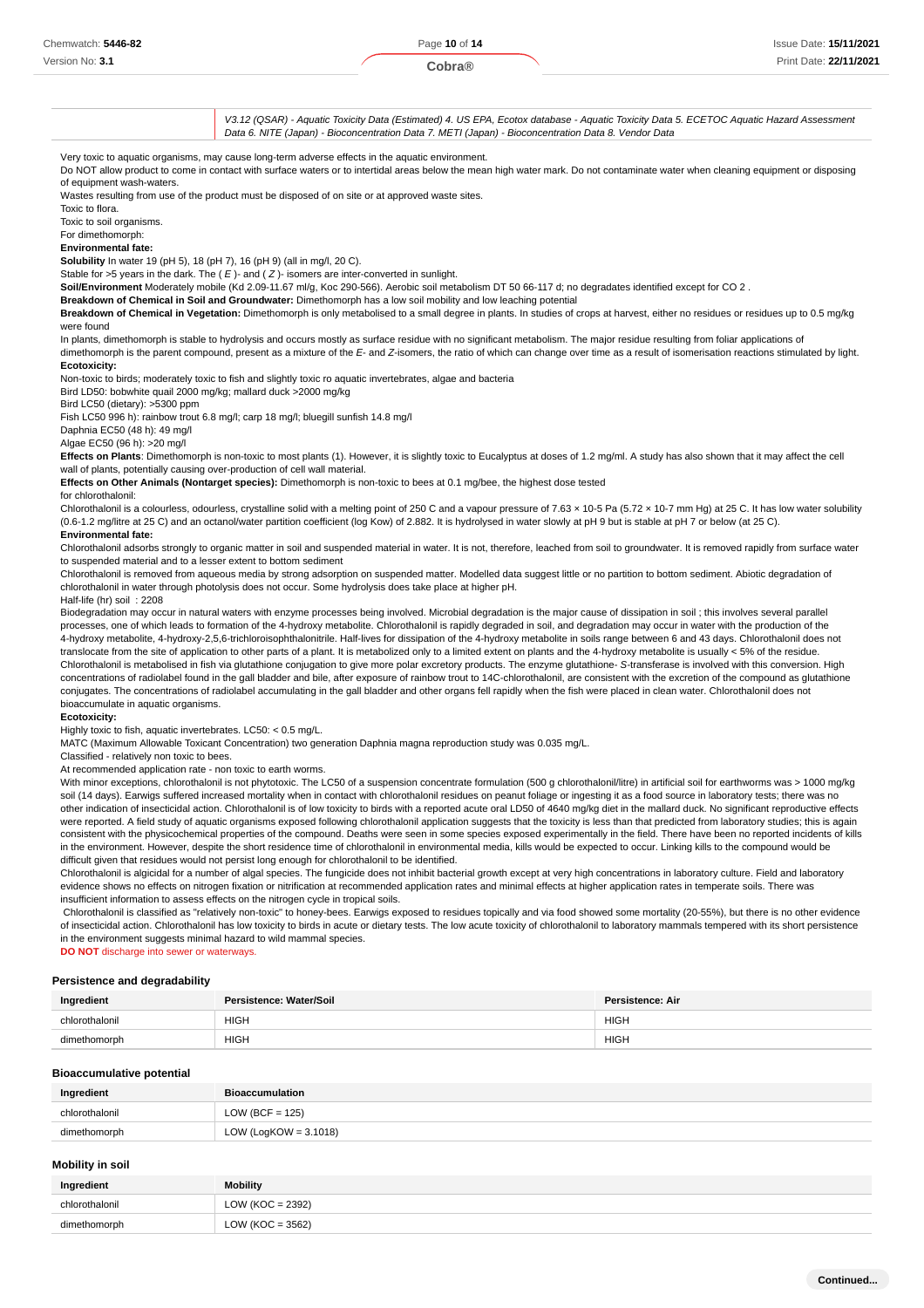# **SECTION 13 Disposal considerations**

| Waste treatment methods                                                                                |                                                                                                                                                                                                                                                                                                                                                                                                                                                                                                                                                                                                                                                                                                                                                                                                                                                                                                                                                                                                                                                                                                                                                                                                                                                                                                                                                                                                                                                                                                                                                                                                                                                                                                                                                                                                                                                                       |
|--------------------------------------------------------------------------------------------------------|-----------------------------------------------------------------------------------------------------------------------------------------------------------------------------------------------------------------------------------------------------------------------------------------------------------------------------------------------------------------------------------------------------------------------------------------------------------------------------------------------------------------------------------------------------------------------------------------------------------------------------------------------------------------------------------------------------------------------------------------------------------------------------------------------------------------------------------------------------------------------------------------------------------------------------------------------------------------------------------------------------------------------------------------------------------------------------------------------------------------------------------------------------------------------------------------------------------------------------------------------------------------------------------------------------------------------------------------------------------------------------------------------------------------------------------------------------------------------------------------------------------------------------------------------------------------------------------------------------------------------------------------------------------------------------------------------------------------------------------------------------------------------------------------------------------------------------------------------------------------------|
| Otherwise:<br>Reduction<br>▶ Reuse<br>Recycling<br><b>Product / Packaging disposal</b><br>appropriate. | Containers may still present a chemical hazard/ danger when empty.<br>Return to supplier for reuse/ recycling if possible.<br>If container can not be cleaned sufficiently well to ensure that residuals do not remain or if the container cannot be used to store the same<br>product, then puncture containers, to prevent re-use, and bury at an authorised landfill.<br>▶ Where possible retain label warnings and SDS and observe all notices pertaining to the product.<br>Legislation addressing waste disposal requirements may differ by country, state and/ or territory. Each user must refer to laws operating in their<br>area. In some areas, certain wastes must be tracked.<br>A Hierarchy of Controls seems to be common - the user should investigate:<br>Disposal (if all else fails)<br>This material may be recycled if unused, or if it has not been contaminated so as to make it unsuitable for its intended use. If it has been<br>contaminated, it may be possible to reclaim the product by filtration, distillation or some other means. Shelf life considerations should also be<br>applied in making decisions of this type. Note that properties of a material may change in use, and recycling or reuse may not always be<br>DO NOT allow wash water from cleaning or process equipment to enter drains.<br>It may be necessary to collect all wash water for treatment before disposal.<br>In all cases disposal to sewer may be subject to local laws and regulations and these should be considered first.<br>• Where in doubt contact the responsible authority.<br>▶ Recycle wherever possible or consult manufacturer for recycling options.<br>Consult State Land Waste Authority for disposal.<br>Bury or incinerate residue at an approved site.<br>Recycle containers if possible, or dispose of in an authorised landfill. |

Ensure that the hazardous substance is disposed in accordance with the Hazardous Substances (Disposal) Notice 2017

# **Disposal Requirements**

Packages that have been in direct contact with the hazardous substance must be only disposed if the hazardous substance was appropriately removed and cleaned out from the package. The package must be disposed according to the manufacturer's directions taking into account the material it is made of. Packages which hazardous content have been appropriately treated and removed may be recycled.

The hazardous substance must only be disposed if it has been treated by a method that changed the characteristics or composition of the substance and it is no longer hazardous. Only dispose to the environment if a tolerable exposure limit has been set for the substance.

Only deposit the hazardous substance into or onto a landfill or sewage facility or incinerator, where the hazardous substance can be handled and treated appropriately.

# **SECTION 14 Transport information**

# **Labels Required Marine Pollutant HAZCHEM** 2X

**Land transport (UN)**

| <b>UN number</b>             | 2902                                                                        |
|------------------------------|-----------------------------------------------------------------------------|
| UN proper shipping name      | PESTICIDE, LIQUID, TOXIC, N.O.S. (contains chlorothalonil and dimethomorph) |
| Transport hazard class(es)   | Class<br>6.1<br>Subrisk<br>Not Applicable                                   |
| Packing group                | $\mathbf{III}$                                                              |
| <b>Environmental hazard</b>  | Environmentally hazardous                                                   |
| Special precautions for user | Special provisions<br>61; 223; 274<br>5L<br>Limited quantity                |

# **Air transport (ICAO-IATA / DGR)**

| UN number                  | 2902                                                                          |                |
|----------------------------|-------------------------------------------------------------------------------|----------------|
| UN proper shipping name    | Pesticide, liquid, toxic, n.o.s. * (contains chlorothalonil and dimethomorph) |                |
|                            | <b>ICAO/IATA Class</b>                                                        | 6.1            |
| Transport hazard class(es) | ICAO / IATA Subrisk                                                           | Not Applicable |
|                            | <b>ERG Code</b>                                                               | 6L             |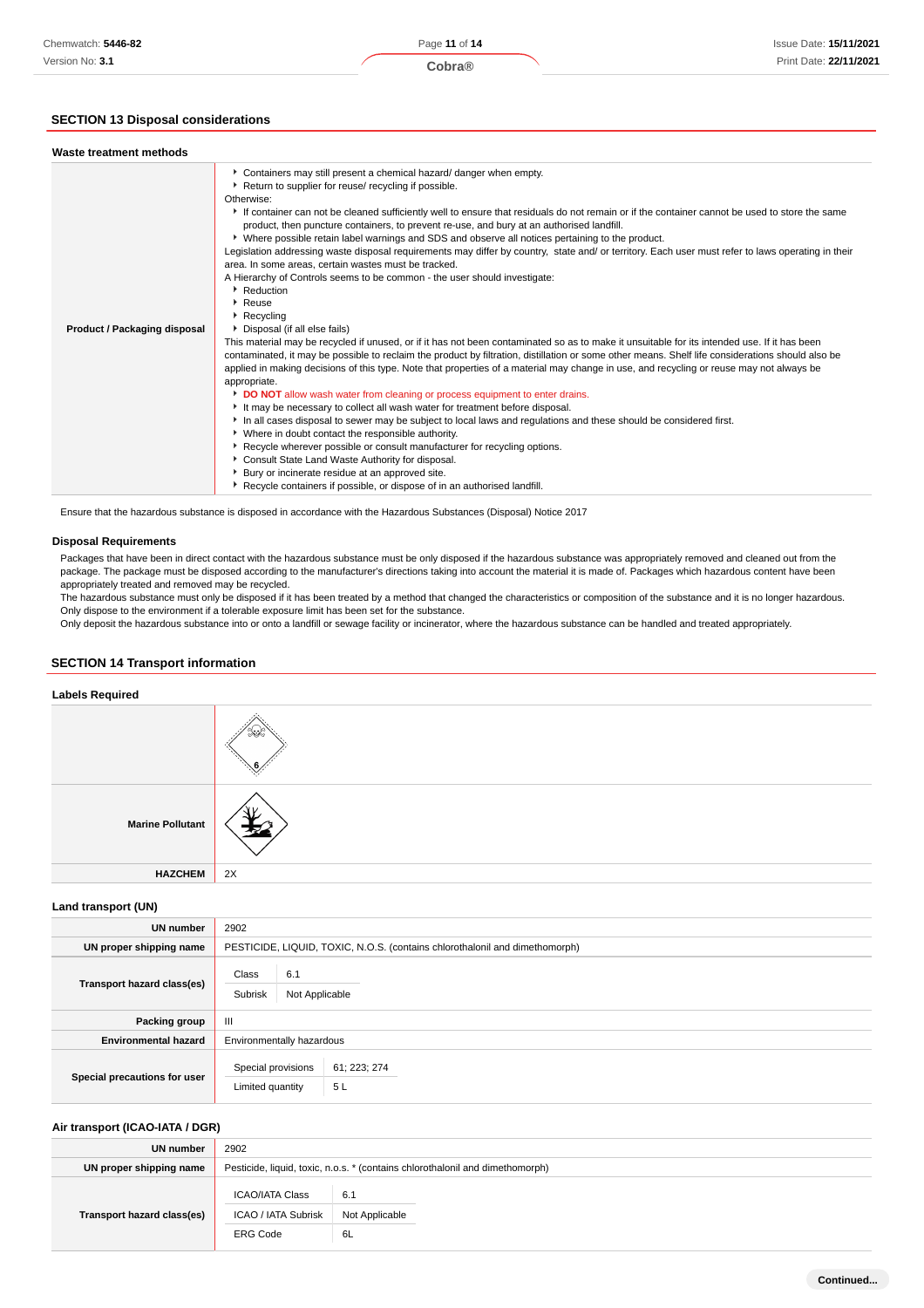| Packing group                | $\mathbf{III}$                                            |       |  |
|------------------------------|-----------------------------------------------------------|-------|--|
| <b>Environmental hazard</b>  | Environmentally hazardous                                 |       |  |
|                              | Special provisions                                        | A3 A4 |  |
|                              | Cargo Only Packing Instructions                           | 663   |  |
|                              | Cargo Only Maximum Qty / Pack                             | 220 L |  |
| Special precautions for user | Passenger and Cargo Packing Instructions                  | 655   |  |
|                              | Passenger and Cargo Maximum Qty / Pack                    | 60L   |  |
|                              | Passenger and Cargo Limited Quantity Packing Instructions | Y642  |  |
|                              | Passenger and Cargo Limited Maximum Qty / Pack            | 2L    |  |

# **Sea transport (IMDG-Code / GGVSee)**

| UN number                    | 2902                                                                 |                                                                             |  |
|------------------------------|----------------------------------------------------------------------|-----------------------------------------------------------------------------|--|
| UN proper shipping name      |                                                                      | PESTICIDE, LIQUID, TOXIC, N.O.S. (contains chlorothalonil and dimethomorph) |  |
| Transport hazard class(es)   | <b>IMDG Class</b><br><b>IMDG Subrisk</b>                             | 6.1<br>Not Applicable                                                       |  |
| Packing group                | $\mathbf{III}$                                                       |                                                                             |  |
| <b>Environmental hazard</b>  | <b>Marine Pollutant</b>                                              |                                                                             |  |
| Special precautions for user | <b>EMS Number</b><br>Special provisions<br><b>Limited Quantities</b> | $F-A$ , S-A<br>61 223 274<br>5L                                             |  |

# **Transport in bulk according to Annex II of MARPOL and the IBC code**

Not Applicable

# **Transport in bulk in accordance with MARPOL Annex V and the IMSBC Code**

| <b>Product name</b>    | Group                                                |
|------------------------|------------------------------------------------------|
| <b>Salonii</b><br>ohio | Not Available                                        |
| dim                    | : Available<br>No <sup>+</sup><br>.<br>$\sim$ $\sim$ |

### **Transport in bulk in accordance with the ICG Code**

| <b>Product name</b> | <b>Ship Type</b> |
|---------------------|------------------|
| chlorothalonil      | Not Available    |
| dimethomorph        | Not Available    |

# **SECTION 15 Regulatory information**

# **Safety, health and environmental regulations / legislation specific for the substance or mixture**

This substance is to be managed using the conditions specified in an applicable Group Standard

| <b>HSR Number</b> | Group Standard                 |
|-------------------|--------------------------------|
| HSR001672<br>.    | : Available<br>Not<br>.<br>___ |

Please refer to Section 8 of the SDS for any applicable tolerable exposure limit or Section 12 for environmental exposure limit.

| chlorothalonil is found on the following regulatory lists                                                                                         |                                                                                                                      |
|---------------------------------------------------------------------------------------------------------------------------------------------------|----------------------------------------------------------------------------------------------------------------------|
| Chemical Footprint Project - Chemicals of High Concern List<br>International Agency for Research on Cancer (IARC) - Agents Classified by the IARC | New Zealand Hazardous Substances and New Organisms (HSNO) Act - Classification<br>of Chemicals                       |
| Monographs<br>International Agency for Research on Cancer (IARC) - Agents Classified by the IARC                                                  | New Zealand Hazardous Substances and New Organisms (HSNO) Act - Classification<br>of Chemicals - Classification Data |
| Monographs - Group 2B: Possibly carcinogenic to humans                                                                                            | New Zealand Inventory of Chemicals (NZIoC)                                                                           |
| New Zealand Approved Hazardous Substances with controls                                                                                           | New Zealand Workplace Exposure Standards (WES)                                                                       |

# **dimethomorph is found on the following regulatory lists**

New Zealand Inventory of Chemicals (NZIoC)

**Hazardous Substance Location**

Subject to the Health and Safety at Work (Hazardous Substances) Regulations 2017.

| <b>Hazard Class</b> | <b>Quantity (Compliance Certificate)</b> | Quantity (Compliance Certificate - Farms >4 ha) |
|---------------------|------------------------------------------|-------------------------------------------------|
| 6.1B                | 250 ka or 250 L                          | $500$ ka or 500 L                               |

# **Certified Handler**

Subject to Part 4 of the Health and Safety at Work (Hazardous Substances) Regulations 2017.

| <b>Class of substance</b> | Quantities        |
|---------------------------|-------------------|
| 6.1B                      | Any quantity<br>. |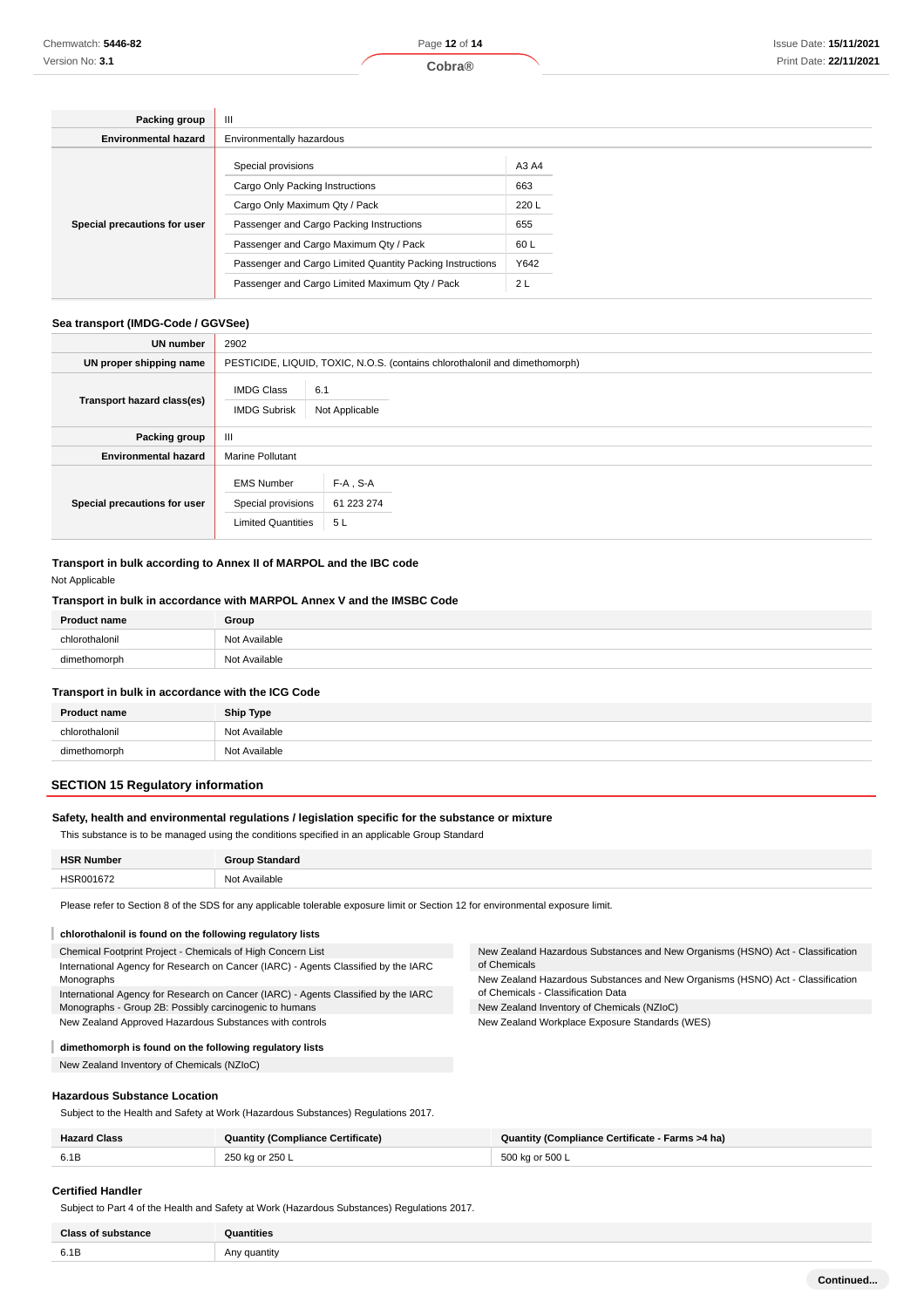Refer Group Standards for further information

# **Maximum quantities of certain hazardous substances permitted on passenger service vehicles**

Subject to Regulation 13.14 of the Health and Safety at Work (Hazardous Substances) Regulations 2017.

| <b>Hazard Class</b> | Gas (aggregate water capacity in mL) | Liquid (L) | Solid (kg) | Maximum quantity per package for each classification |
|---------------------|--------------------------------------|------------|------------|------------------------------------------------------|
| 6.1B                | 120                                  |            | 0.5        |                                                      |
| 6.5A or 6.5B        | 120                                  |            |            |                                                      |

# **Tracking Requirements**

Subject to tracking according to the Health and Safety at Work (Hazardous Substances) Regulations 2017

- Refer to the regulation for more information

### **National Inventory Status**

| <b>National Inventory</b>                          | <b>Status</b>                                                                                                                                                                                     |
|----------------------------------------------------|---------------------------------------------------------------------------------------------------------------------------------------------------------------------------------------------------|
| Australia - AIIC / Australia<br>Non-Industrial Use | No (dimethomorph)                                                                                                                                                                                 |
| Canada - DSL                                       | No (dimethomorph)                                                                                                                                                                                 |
| Canada - NDSL                                      | No (chlorothalonil; dimethomorph)                                                                                                                                                                 |
| China - IECSC                                      | Yes                                                                                                                                                                                               |
| Europe - EINEC / ELINCS / NLP                      | Yes                                                                                                                                                                                               |
| Japan - ENCS                                       | No (dimethomorph)                                                                                                                                                                                 |
| Korea - KECI                                       | Yes                                                                                                                                                                                               |
| New Zealand - NZIoC                                | Yes                                                                                                                                                                                               |
| Philippines - PICCS                                | Yes                                                                                                                                                                                               |
| USA - TSCA                                         | No (dimethomorph)                                                                                                                                                                                 |
| Taiwan - TCSI                                      | Yes                                                                                                                                                                                               |
| Mexico - INSQ                                      | Yes                                                                                                                                                                                               |
| Vietnam - NCI                                      | Yes                                                                                                                                                                                               |
| Russia - FBEPH                                     | No (chlorothalonil; dimethomorph)                                                                                                                                                                 |
| Legend:                                            | Yes = All CAS declared ingredients are on the inventory<br>No = One or more of the CAS listed ingredients are not on the inventory. These ingredients may be exempt or will require registration. |

# **SECTION 16 Other information**

| Dovision ·<br>' late | nno.<br>∽<br>ZUZ<br>v |
|----------------------|-----------------------|
| .                    | ____                  |
|                      |                       |

### **SDS Version Summary**

| Version       | Date of Update | <b>Sections Updated</b> |
|---------------|----------------|-------------------------|
| $\sim$<br>. ن | 15/11/2021     | :lassification          |

# **Other information**

Classification of the preparation and its individual components has drawn on official and authoritative sources as well as independent review by the Chemwatch Classification committee using available literature references.

The SDS is a Hazard Communication tool and should be used to assist in the Risk Assessment. Many factors determine whether the reported Hazards are Risks in the workplace or other settings. Risks may be determined by reference to Exposures Scenarios. Scale of use, frequency of use and current or available engineering controls must be considered.

### **Definitions and abbreviations**

PC-TWA: Permissible Concentration-Time Weighted Average PC-STEL: Permissible Concentration-Short Term Exposure Limit IARC: International Agency for Research on Cancer ACGIH: American Conference of Governmental Industrial Hygienists STEL: Short Term Exposure Limit TEEL: Temporary Emergency Exposure Limit。 IDLH: Immediately Dangerous to Life or Health Concentrations ES: Exposure Standard OSF: Odour Safety Factor NOAEL :No Observed Adverse Effect Level LOAEL: Lowest Observed Adverse Effect Level TLV: Threshold Limit Value LOD: Limit Of Detection OTV: Odour Threshold Value BCF: BioConcentration Factors BEI: Biological Exposure Index AIIC: Australian Inventory of Industrial Chemicals DSL: Domestic Substances List NDSL: Non-Domestic Substances List IECSC: Inventory of Existing Chemical Substance in China EINECS: European INventory of Existing Commercial chemical Substances ELINCS: European List of Notified Chemical Substances NLP: No-Longer Polymers